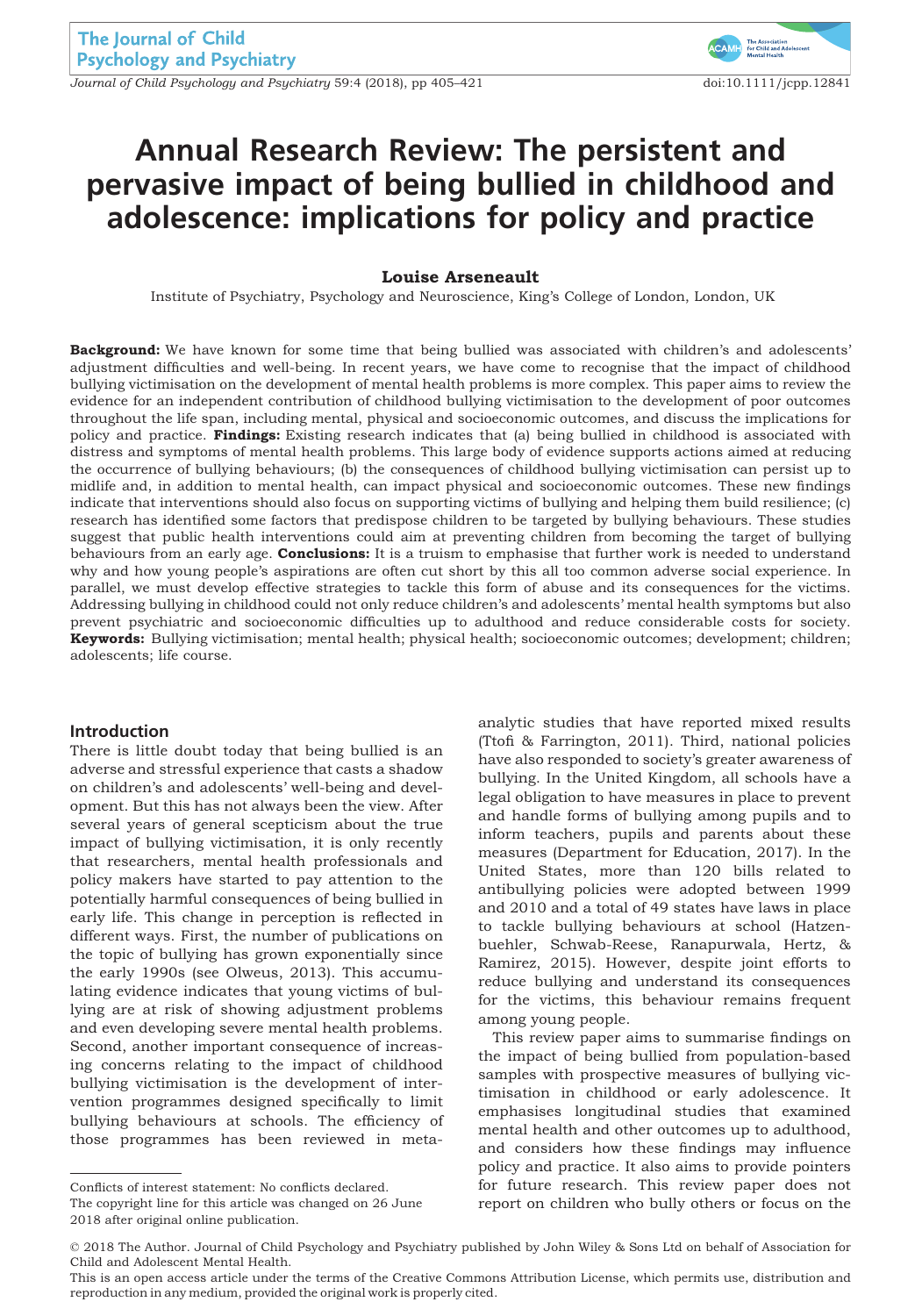dyadic relationship between them and their victims. It does not focus on bullying victimisation among specific groups such as children with developmental disorders or disabilities, for example. This paper considers bullying as a global form of abuse and does not distinguish specific types of bullying victimisation. This review paper is timely in light of the emphasis of current policies on youth mental health. It summarises the body of evidence so far on one of the most prevalent risk factors for mental health problems in childhood and adolescence. It also builds upon review papers published recently on the long-term outcomes of being bullied (Brunstein Klomek, Sourander, & Elonheimo, 2015; McDougall & Vaillancourt, 2015; Wolke & Lereya, 2015) and expands by raising important questions for policy and practice: are we doing the right thing? Are we doing enough? This review is also timely as we immerse ourselves in a new digital age which allows harassment and bullying to be more insidious, as summarised by a previous review paper published in this journal (Livingstone & Smith, 2014).

# What is bullying?

Bullying victimisation is the repeated occurrence of abuse between people from the same age group where an imbalance of power makes it difficult for the victims to defend themselves (Olweus, 1993, 2013). Bullying, a form of peer victimisation, can take place between children, between adolescents or between adults. It is not bullying when a parent or a teacher is abusive towards a child. While the terms peer victimisation and bullying are often used interchangeably, peer victimisation is not equivalent to bullying. For example, it is not bullying when two people of about the same strength quarrel or fight, but it is peer victimisation. An especially important feature of bullying is the power imbalance between those who perpetrate bullying behaviours and their victims. Strength, number or size of those involved can place the victims at a disadvantage. The power imbalance can also be more subjective and difficult to capture, involving factors such as popularity, intelligence or disabilities. It can also be determined by the environment: a child who just joined a new school may be at risk of being bullied by others, as would a child belonging to a minority group. Dan Olweus, the founder of research on bullying, argued that the power imbalance is best determined by the victims themselves (2013). Victims of bullying can also bully other vulnerable youths. 'Bully/victims' represent a small but distinct group of children who are involved in bullying both as a perpetrator and as a victim. The distinction between bullying and peer victimisation may appear trivial or pedantic but it is important when investigating the consequences of this form of abuse. By definition, victims of bullying represent a group of individuals who, for various reasons, are less likely to retaliate when confronted

with abusive behaviours from their peers. They constitute a heterogeneous and vulnerable group who might be likely to experience adversity, adjustment difficulties or even mental health problems at some point in their lives, despite the experience of bullying. It is therefore reasonable to question whether the sheer act of being bullied truly contributes to poor outcomes among the victims, and if so, how.

Determining the impact of childhood bullying victimisation on children's and adolescents' mental health and well-being, as well as reducing the occurrence of bullying behaviours, are important for several reasons. First, bullying is common worldwide among children and adolescents. A survey of children in nearly 40 countries indicated that approximately 13% of 11-year-olds reported being the victims of bullying (World Health Organisation, 2012). Prevalence rates vary greatly across countries, are commonly higher for boys compared to girls, and decline with age. Rates across 11 European countries revealed a similar pattern: 20% of youth from 8 to 18 reported being bullied (Analitis et al., 2009); bullying victimisation was more prevalent among boys and tended to decline with age. In the United Kingdom and in the United States, bullying, including peer and sibling victimisation, is the most prevalent form of abuse across all age groups up to 24 years (Finkelhor, Ormrod, & Turner, 2007a; Radford, Corral, Bradley, & Fisher, 2013). These prevalence rates reflect an increase in bullying awareness which contrasts with early research when bullying was studied almost exclusively in Scandinavian countries (Olweus, 1993). Second, bullying is widespread across different environments. It most commonly takes place in schools, but bullying can also occur in other contexts, including in the neighbourhood or at home between siblings (Wolke & Skew, 2012a). Third, bullying can be persistent across time and across settings (Sourander, Helstelä, Helenius, & Piha, 2000). Chronic victimisation is not infrequent, even despite the transition to secondary school during the early teenage years: of the children who were frequently bullied during primary school in the United Kingdom, 43.1% of boys and 40.1% of girls remained frequently bullied during secondary school (Bowes et al., 2013). These findings are in line with a previous study showing that nearly half of age-11 young victims of bullying (43%) were still victims 3 years later (Scholte, Engels, Overbeek, de Kemp, & Haselager, 2007). Of the children who were not involved in bullying at the first assessment, only 7% became victims later on. Lower stability in bullying victimisation has also been reported (Schäfer, Korn, Brodbeck, Wolke, & Schulz, 2005). These contrasting findings are possibly accounted for by the relatively short reporting periods covered by the assessments. Fourth, bullying can take various forms. It can be verbal such as threatening, taunting, spreading rumours or it can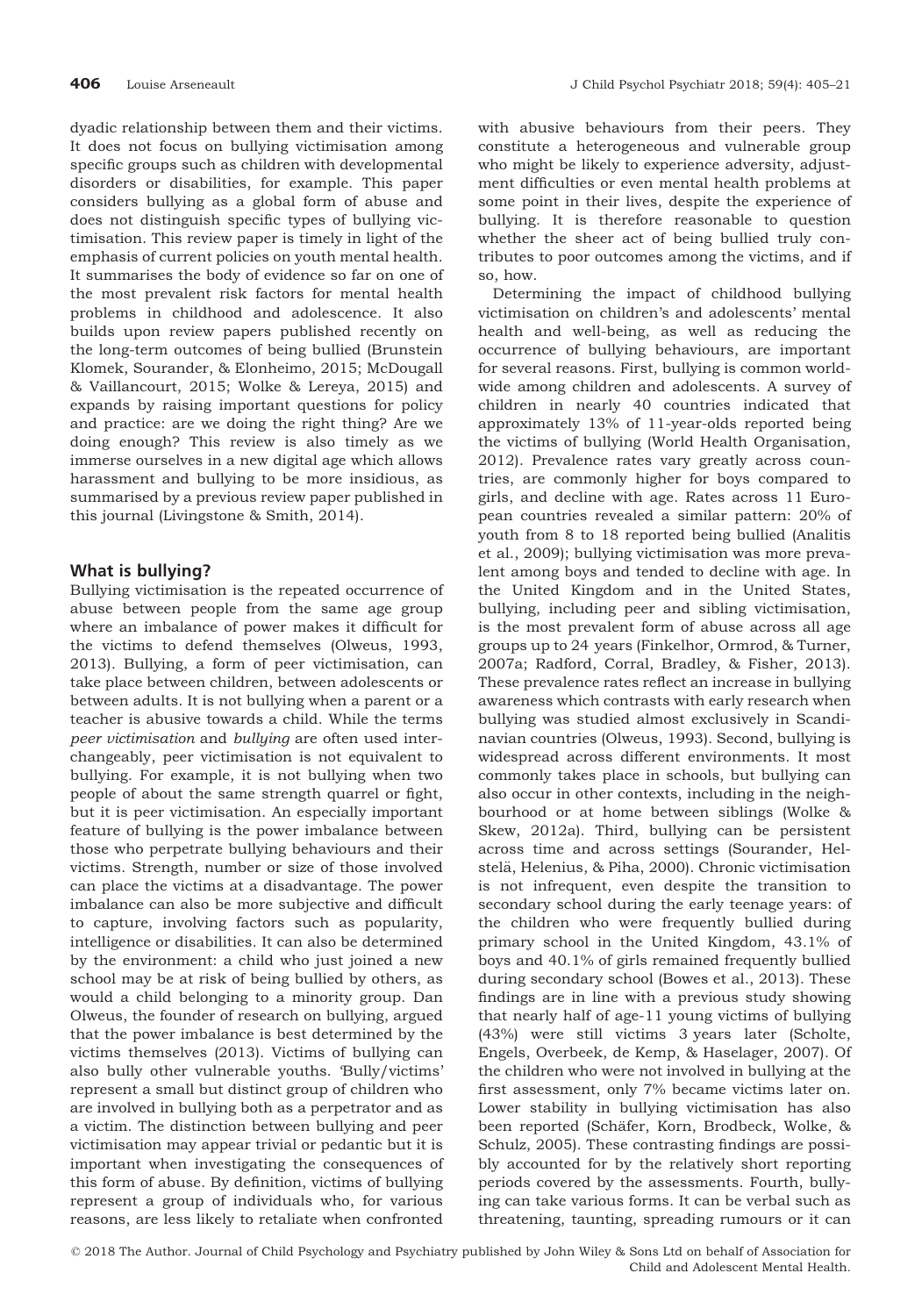refer to physical actions including pushing and kicking. It can be direct (e.g. verbal and physical behaviours conducted in the context of face-to-face interactions) or indirect (e.g. actions that do not necessarily require the bullies and the victims to be present, like spreading rumours and excluding others). Fifth, bullying has evolved with time. New technologies and social media platforms, easily accessible via mobile phones or the Internet, provide countless opportunities for young people to bully and damage the reputations of their victims, in front of large crowds of witnesses who may exacerbate the abuse. Cyberbullying has been documented as a new and harmful form of bullying, especially among adolescents (Smith et al., 2008).

# Adjustment problems associated with bullying victimisation

As with victims of crimes or assaults, children and adolescents are likely to get upset when targeted by abusive behaviours. Young victims can manifest signs of psychological distress such as being tearful or irritable, losing motivation and experiencing sleep problems. These could be considered as temporary reactions to a stressful event and would normally recede with appropriate support when exposure to bullying behaviours cease. Documented reactions associated with bullying victimisation include being unhappy at school, difficulties in school adjustment and poor school perceptions (Arseneault et al., 2006; Glew, Fan, Katon, & Rivara, 2008; Juvonen, Graham, & Schuster, 2003; Nansel, Craig, Overpeck, Saluja, & Ruan, 2004), facing social problems such as being isolated and feeling lonely (Juvonen et al., 2003; Kaltiala-Heino, Rimpelä, Rantanen, & Rimpelä, 2000; Nansel et al., 2001, 2004; Scholte et al., 2007; Veenstra et al., 2005), and academic difficulties (Bowes et al., 2013; Glew et al., 2008).

Victims of bullying can also manifest symptoms of psychological distress commonly associated with psychopathology. Studies have found that bullied youth showed an increased risk of self-harm and suicidal ideation (Barker, Arseneault, Brendgen, Fontaine, & Maughan, 2008; Geoffroy et al., 2016; Lereya, Winsper et al., 2013; Sibold, Edwards, Murray-Close, & Hudziak, 2015; Turner, Exum, Brame, & Holt, 2013; Winsper, Leraya, Zanarini, & Wolke, 2012), and especially among those victims who experienced mental health problems, felt rejected at home or were maltreated by an adult, had parents with emotional problems, or had a family history of attempted or completed suicide (Fisher et al., 2012; Herba et al., 2008). Severe symptoms of psychological distress are thus concentrated among bullied youth who show a range of risk factors for mental health problems. While common signs of psychological distress among victims of bullying may not require clinical interventions, more severe manifestations including self-harm and suicidal ideation

signal a profound impact among some of those targeted by those who bully others. Such symptoms necessitate prompt and adequate interventions by mental health professionals. These also point towards a severe impact of bullying victimisation on mental health problems in childhood and adolescence.

# Contribution of bullying victimisation to the development of mental health problems in childhood and adolescence

Longitudinal study designs are instrumental for establishing the extent to which being the victim of bullying is a contributing risk factor to the development of mental health problems. Establishing temporal priority – what come first, bullying victimisation or poor mental health  $-$  is an essential first step. Indeed, one important alternative hypothesis that must be ruled out is that early mental health symptoms account for both an increased risk for being targeted by bullying behaviours and also for later psychopathology. Findings so far have shown that over and above early signs of poor mental health prior to bullying victimisation, being bullied in childhood or in adolescence is associated with new symptoms/diagnoses of mental health problems, and especially with later symptoms of anxiety and depression (Arseneault et al., 2006; Bowes, Joinson, Wolke, & Lewis, 2015; Kim, Leventhal, Koh, Hubbard, & Boyce, 2006; Stapinski et al., 2014; Zwierzynska, Wolke, & Leraya, 2013). These studies are robust not only because they controlled for symptoms prior to being bullied but they also controlled for a range of other potential confounders, including gender, parental socioeconomic status and low IQ. Bullying victimisation has also been associated with symptoms of rare mental health problems in adolescence such as psychotic experiences: bullied youth, and especially those who were frequently or severely bullied, have an increased risk for reporting psychotic experiences in adolescence (Arseneault et al., 2011; Cunningham, Hoy, & Shannon, 2016 for a review; Kelleher et al., 2013; Mackie, Castellanos-Ryan, & Conrod, 2011; Schreier et al., 2009). One exception is a study that reported no association between bullying victimisation in adolescence and psychotic experiences after controlling for childhood behavioural problems and other forms of victimisation (Boden, van Stockum, Horwood, & Fergusson, 2016). This finding is possibly explained by the relatively small number of youth who were exposed to a 'high level' of bullying in this sample.

The extent to which being the victim of bullying contributes to the development of mental health problems in childhood and adolescence has critical implications for prevention and intervention efforts. Although these strategies are important to safeguard the human rights of children, reducing bullying behaviour could be an expensive and ineffective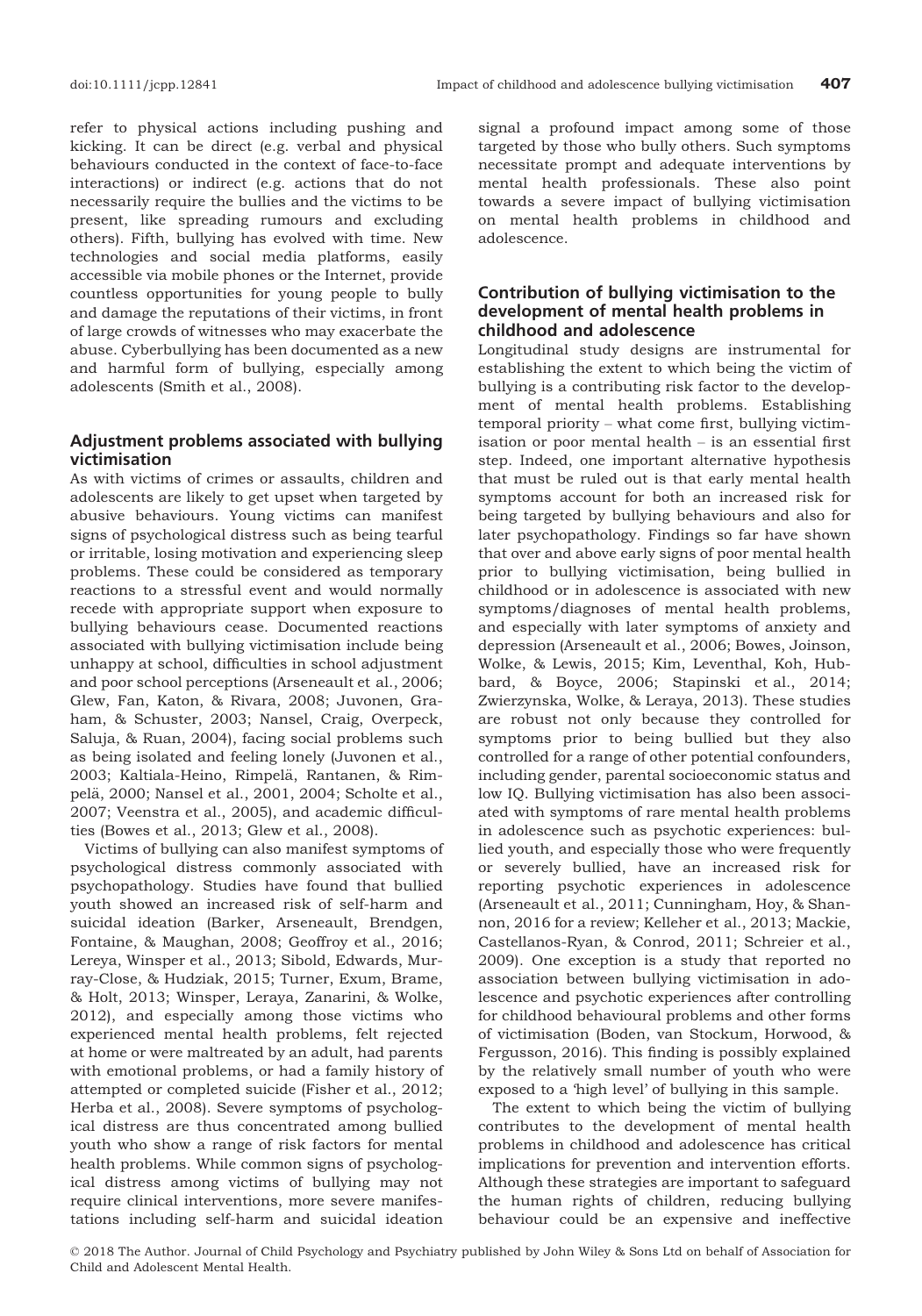way of decreasing children's early symptoms of poor mental health if being bullied is spuriously associated with poor outcomes. Strong and robust tests supporting the assumption that being bullied in childhood can actually contribute to mental health problems remain sparse. One reason for this is the limits of observational studies most commonly used to examine the outcomes associated with being bullied in childhood and adolescence. Randomised controlled trials would allow proper testing for a possible causal role of bullying victimisation, but randomly assigning children to bullied and nonbullied conditions is not an option for obvious ethical reasons. Researchers therefore have to resort to using alternative study designs and statistical methods (Jaffee, Strait, & Odgers, 2012; Rutter, Pickles, Murray, & Eaves, 2001) to strengthen the evidence clarifying the role of bullying victimisation for the development of mental health problems. The discordant monozygotic (MZ) twin design offers a rigorous control for confounders by contrasting genetically identical individuals drawn from the same family environment but who are exposed to distinct experiences (Vitaro, Brendgen, & Arseneault, 2009). Because many early family experiences are necessarily the same within pairs of twins who grow up together, shared environmental factors such as poverty, domestic violence or maternal depression cannot account for the differences in the outcome variables. Furthermore, because MZ twins are genetically identical, variation in outcomes cannot be the result of genetic variations between the two twins either. Therefore, the discordant MZ twin design can be used to test whether being bullied in childhood has an environmentally mediated impact on the development of mental health symptoms at a young age, over and above shared environmental and genetic confounds. When applied to longitudinal data, the discordant MZ twin design is a powerful methodological tool for investigating the pathway from bullying victimisation to children's developmental outcomes.

Three longitudinal studies have used the discordant MZ twin design to test the robustness of the impact of being bullied in childhood on mental health outcomes. A first study from the Environmental Risk (E-Risk) Longitudinal Twin Study (Moffitt, 2002) showed that MZ twins who had been bullied by the age of 7 had more emotional problems at age 10 years compared to their cotwins who had not been bullied (Arseneault et al., 2008). This difference remained significant even after controlling for emotional problems assessed when the twins were 5 years of age, prior to being bullied. A second study from the Twins Early Development Study (TEDS; Trouton, Spinath, & Plomin, 2002) found similar findings using a measure of peer victimisation in early adolescence with a larger sample of twins: MZ twin differences in peer victimisation were associated with differences in anxiety over the course

of 2 years, even after controlling for prior anxiety, but became nonsignificant over 5 years (Singham et al., 2017). Differences remained significant, however, for measures of paranoid thoughts and cognitive disorganisation (without control for prior measures). These findings may be taken to suggest that the contribution of bullying victimisation to mental health problems is not long-lasting. However, the Virginia Twin Study of Adolescent Behavioral Development (Eaves et al., 1997) indicated otherwise, and extended others' findings by examining mental health outcomes both in childhood and in young adulthood. Results revealed that compared with their nonbullied cotwins, bullied MZ twins were nearly twice as likely to have social anxiety and separation anxiety in childhood and three times more likely to report suicidal ideation in young adulthood (Silberg et al., 2016). Psychiatric disturbances prior to being bullied did not differ between the bullied and nonbullied twins in this sample and therefore, could not account for differences in outcomes. These three studies robustly demonstrate that bullying victimisation contributes to later mental health outcomes: overall, associations were not explained by prior symptoms or difficulties, and the associations survived strict controls for confounders, including both family background and genetic factors. This evidence suggests that if we eliminate bullying behaviours, we should be successful at reducing mental health problems in youths.

Despite these strong findings, not all bullied children end up developing mental health problems. Studies testing the modifying effect of variables on outcomes associated with bullying victimisation are also important. First, this research may help disentangle and characterise subgroups of youth who are most likely to develop problems as a consequence of being bullied. There are a few examples of such studies focusing on biological factors. One study showed that variation in the serotonin transporter (5-HTTLPR) gene, involved in mood regulation and depression, moderates children's emotional problems in response to bullying victimisation: frequently bullied children with the SS genotype were at greater risk for developing emotional problems than were children with the SL or LL genotypes (Sugden et al., 2010). Another study indicated that peer victimisation predicted symptoms of depression 1 year later specifically among participants who showed high levels of anticipatory salivary cortisol response (Rudolph, Troop-Gordon, & Granger, 2011). This heightened anticipatory cortisol response protected participants from depressive symptoms when they were exposed to low levels of peer victimisation.

Second, studies of social factors can help identify targets for interventions aimed at reducing symptoms of mental health problems. One study demonstrated that most bullied young adolescents do not engage in self-harming behaviours, but those who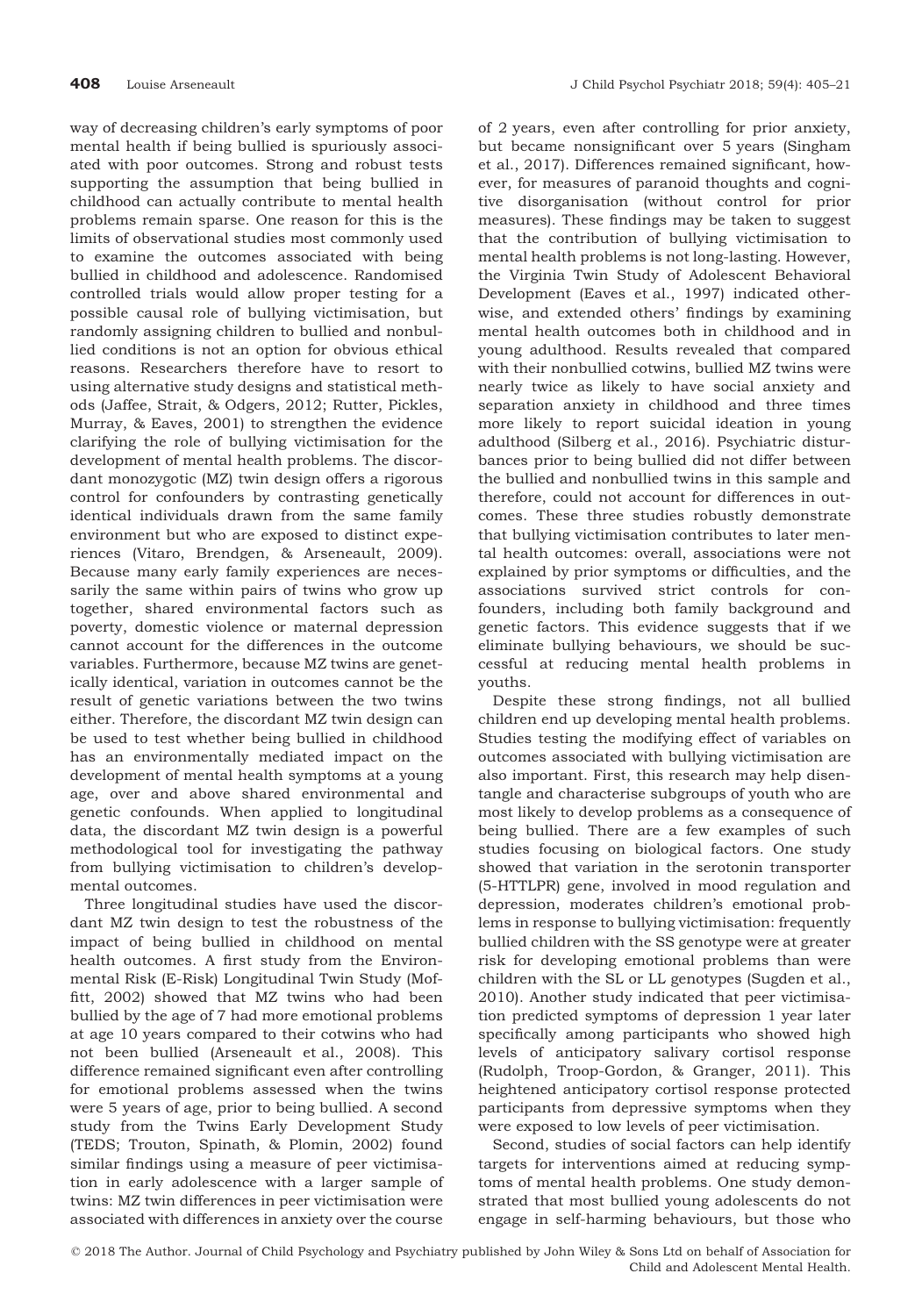did were more likely to have a family member who had attempted/completed suicide, compared to those who did not self-harm (Fisher et al., 2012). They were also more likely to have been physically maltreated by an adult and to present with conduct disorder, borderline personality characteristics, depression and psychotic symptoms. Another study reported that while self-blaming was not associated with a general measure of peer victimisation, children who showed an inclination to blame themselves also showed higher levels of emotional problems if victimised by their peers (Perren, Ettekal, & Ladd, 2013). A further study showed that bullied children who had highly supportive families had fewer emotional and behavioural problems over time compared to those from less supportive families (Bowes, Maughan, Caspi, Moffitt, & Arseneault, 2010). Although maternal warmth, sibling warmth and a positive atmosphere at home were associated with positive adjustment for both bullied and nonbullied children, the effects of these protective family factors were significantly stronger for bullied children compared to those who had not been bullied. Findings from these last two studies have especially important implications for clinical efforts: interventions focusing on negative cognitions and involving families may have greater chances of tackling symptoms of mental health problems among bullied children.

The evidence reviewed thus far indicates that being bullied in childhood is not only associated with signs of psychological distress but also with symptoms of mental health problems in childhood and adolescence. These findings support actions to stop bullying behaviours in order to reduce suffering in youth and prevent the development of mental health problems. Such actions are already in place.

# The persistent effect of childhood bullying victimisation on mental health problems

To date, relatively little is known about the longterm impact of bullying, as only a few longitudinal studies with prospective measures of bullying victimisation in childhood have followed participants into adult life. 'Long-term' is characterised here not only by the age of the participants when outcomes were assessed, but also by the time lag between exposure to bullying victimisation and mental health problems. So far, four longitudinal cohorts have documented the adult outcomes of childhood bullying victimisation, at least 10 years apart, with adequate consideration for childhood mental health problems and other confounders. The Epidemiologic Multicenter Child Psychiatric Study is a prospective nationwide birth cohort study from Finland (Almqvist et al., 1999). Information on bullying victimisation was collected from parents, teachers and children themselves in 1989, when

the participants were aged 8 years. Findings from this cohort have indicated that girls who were frequent victims of childhood bullying had increased rates of suicide attempts and completed suicides up to age 25 (Brunstein Klomek et al., 2009). Male participants who had been victims of bullying had higher rates of anxiety disorders between ages 18 and 23 years (Sourander, Jensen, Rönning, Niemelä et al., 2007), and increased risk of heavy smoking (Niemelä et al., 2011). Most data on young adult outcomes in these studies were gathered from military call-up, national psychiatric and hospital discharge registers, and thus may underestimate distress, especially among females and victims who did not seek treatment.

This limitation was addressed in an accelerated population-based study with outcome measures collected during research-based assessments, the Great Smoky Mountain Study from North Carolina in the United States (Costello et al., 1996). Information on bullying victimisation was collected on multiple occasions from caregivers and children themselves when the participants were between the ages of 9 and 16. Compared to those who had not been bullied in childhood, victims of bullying, and especially bully/victims, had increased rates of psychiatric disorders including agoraphobia, depression, anxiety and panic disorders in their early to mid 20s, up to 14 years after exposure (Copeland, Wolke, Angold, & Costello, 2013). Participants who had been bullied in childhood also had high rates of suicidality, but not of antisocial personality or substance use disorders.

The long-term impact of childhood bullying victimisation was further investigated in National Child Development Study (NCDS), or the 1958 British Cohort Study, a 50-year prospective followup of a UK birth cohort (Power & Elliott, 2006). Information on bullying victimisation was collected from parents when participants were aged 7 and 11, in 1965 and 1969. Analyses were undertaken first to ensure that bullying victimisation assessed in the mid-1960s referred to the same concept as bullying today: reassuringly, findings indicated that as shown by other contemporaneous studies, bullying victimisation was associated with known childhood correlates including low parental socioeconomic status, low IQ, as well as emotional and behavioural problems. Supporting the findings from the two other cohorts, but extending them through the inclusion of outcomes at midlife, the NCDS study showed that victims of bullying in childhood reported high levels of psychological distress not only at age 23 but also, and most importantly, at age 50, nearly 40 years after exposure (Takizawa, Maughan, & Arseneault, 2014). Participants who had been victims of bullying in childhood had higher prevalence of psychiatric disorders in midlife, including depression and anxiety, compared to participants who had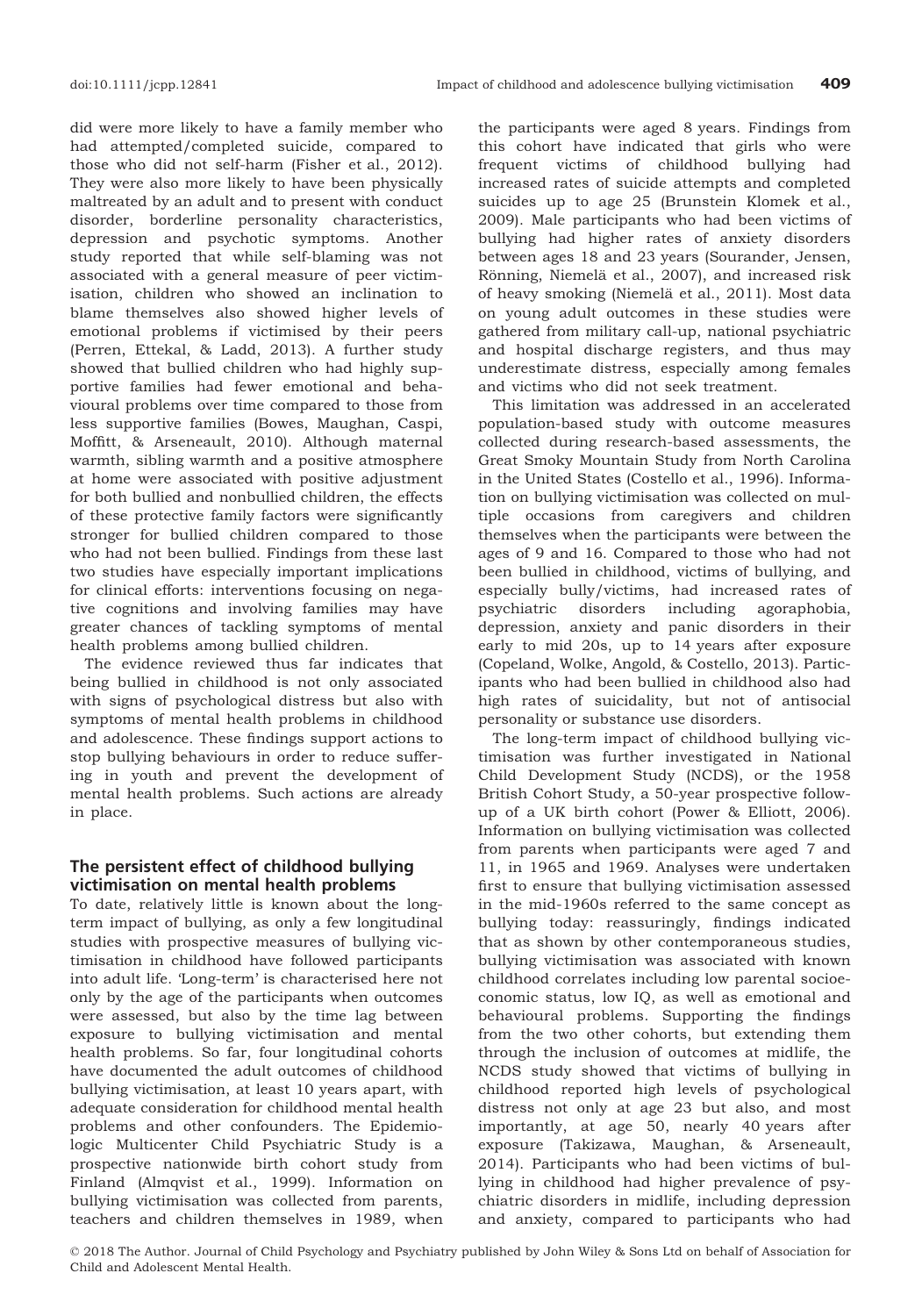not been bullied. The effects were small but similar to those associated with other adverse childhood exposures measured in this cohort study such as placement in care or exposure to multiple adversities within the family. Strikingly similar to findings from the United States, participants in NCDS who had been bullied in childhood had increased rates of suicidality, but not of

alcohol dependence. The fourth birth cohort study partially corroborates the pattern of findings observed so far. The Christchurch Child Development Study is a longitudinal examination of 1265 individuals born in Christchurch New Zealand, in 1977 (Fergusson, Horwood, Shannon, & Lawton, 1989). Data on bullying victimisation were collected when participants were aged 13, 14 and 15 by asking their parents whether they experienced problems at school including 'being teased, bullied by other children'. Participants reported on mental health outcomes at ages of 16–21, 21–25 and 25–30. Bullying victimisation and outcome measures were pooled across age periods and may blur the longterm impact investigated here. Findings indicated that victims of bullying had an increased risk for anxiety disorder in later years (Gibb, Horwood, & Fergusson, 2011). Further tests with other mental health outcomes including depression, and suicidal thoughts and attempts did not survive controls for confounders. The small number of participants who had been bullied ( $N = 30$ ) and the reporting period covering mostly the adolescent years, may explain the dissimilarity in the conclusions.

The findings reported here are based on observational data and thus do not allow causal inferences. The consistency of the findings across the four cohorts is, however, compelling. These studies (a) used prospective measures of bullying victimisation in childhood and later outcomes in adulthood; (b) controlled for mental health problems in childhood, indicating that bullying victimisation contributes either to the onset or worsening of mental health problems in later years; (c) accounted for a range of confounders that might also explain poor later outcomes in young victims of bullying, including childhood IQ, parental SES, other forms of adversities and gender; and (d) are representative of the populations of four different countries. Conclusions from these studies cannot be ignored. Taken together, these findings suggest that the impact of bullying on the young victims may persist once the bullying has long stopped. Tackling bullying behaviours may not only reduce children's and adolescents' mental health symptoms and adjustment difficulties, but also prevent psychiatric problems in adulthood. Furthermore, if symptoms persist beyond the childhood and adolescent periods, this indicates that support to young victims, even after the bullying has stopped, is necessary to reduce the long-term burden of mental health difficulties among young victims of bullying.

# Beyond mental health problems: physical health, criminal and socioeconomic outcomes

The long-term impact of bullying victimisation explored by the four longitudinal cohorts described above was not limited to mental health problems. Focusing on outcomes in the adult years opens up the possibility of examining a range of life domains more difficult to study in childhood or adolescence. These are physical health, criminal and socioeconomic domains.

Examining physical health outcomes associated with bullying victimisation among children and adolescents is challenging as most chronic diseases are relatively rare at this young age and risk indicators may still be latent. With higher prevalence rates of diseases, the midlife period offers the possibility of robustly exploring these long-term outcomes. Findings from NCDS indicated that being bullied in childhood was associated with self-ratings of poor general health at age 50 (Takizawa et al., 2014) and this finding provided the basis for investigating physical health in greater depth and detail. A follow-up study indicated that men and women who had experienced bullying victimisation in childhood showed higher inflammation levels than nonbullied peers, while women who had been bullied were more likely to be obese decades later (Takizawa, Danese, Maughan, & Arseneault, 2015). Findings were consistent across two different measures of inflammation (C-reactive protein (CRP) and fibrinogen) and two different measures of adiposity (BMI and waist-hip ratio). Findings were independent of the effects of correlated childhood risks (e.g. parental social class, participants' BMI and psychopathology in childhood), and of key adult risk factors targeted by current preventive interventions for obesity or cardiovascular disease (e.g. not only smoking, diet and exercise but also adult social class). These markers of poor physical health among victims of bullying were also observed at a younger age in two studies. First, participants from the Great Smoky Mountain Study who were bullied in childhood showed a greater increase in low-grade systemic inflammation (as indexed with CRP levels) from childhood to adulthood (ages 19 and 21), compared to those participants who had not been bullied (Copeland et al., 2014). Second, children who were chronically bullied from primary to secondary schools were nearly twice as likely to be overweight at age 18 than nonbullied children, independently of co-occurring maltreatment, child socioeconomic status, food insecurity, mental health, cognition, pubertal development, childhood weight, and genetic and fetal liability (Baldwin et al., 2016).

Criminal outcomes have been associated with bullying victimisation, but more specifically with bully/victims. Boys who both were frequently bullied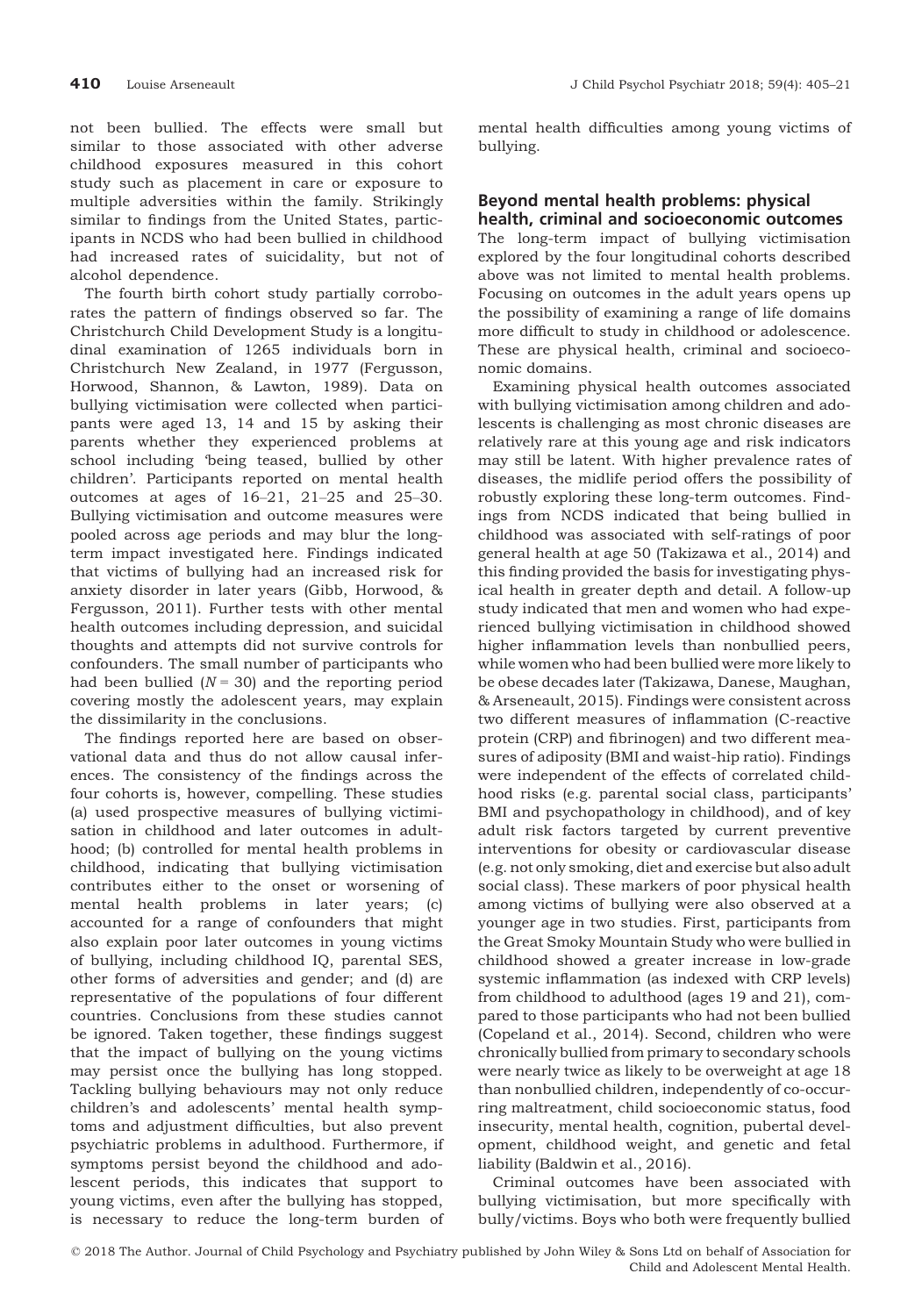by others and who also bullied others in childhood had an increased risk for repeated offending when they were aged 16–20 years according to the Finnish National Police Register data (Sourander, Jensen, Rönning, Elonheimo et al., 2007). This risk was concentrated among those who had psychiatric problems, indicating that the likelihood of committing criminal behaviours in later life among victims of bullying was limited to a minority who also bullied others and who had mental health problems. A follow-up study confirmed the associations between bullying perpetration and criminal offenses between 23 and 26 years among men, but no increased risk was found for those who were solely victims of bullying (Sourander et al., 2011). Although bully/ victims did not have an increased risk of meeting diagnostic criteria for antisocial personality disorders in their mid-20s (Copeland et al., 2013), they were more likely to have received felony charges according to courts records (Wolke, Copeland, Angold, & Costello, 2013). Bully/victims were not examined in the Christchurch cohort, but findings indicated that victims of bullying had an increased risk of self-reported property offending (Gibb et al., 2011). This finding is at odds with those of the Finnish and the American cohorts which both found that individuals who were solely victims of bullying were not at increased risk of committing risky or illegal behaviours in late adolescence or during their adult years.

The impact of bullying victimisation has further been found to extend to economic hardship, social relationships and perceived quality of life in the adult years. Individuals who had been bullied in childhood had difficulties keeping jobs in young adulthood (Wolke et al., 2013) and were more likely to be unemployed at midlife (Takizawa et al., 2014). These difficulties remaining active on the job market are not surprising in light of victims' academic problems. Indeed, those who were frequently bullied had lower educational levels at midlife (Brown & Taylor, 2008; Takizawa et al., 2014). Young victims of bullying also saw their social relationships affected in later years: individuals who had been bullied in childhood had problems making or keeping friends in their mid-20s, and had poor relationships with their parents (Wolke et al., 2013). They had an increased risk of living without a spouse or partner at age 50, they were less likely to have met up with friends in the recent past, and were less likely to have access to social support if they were sick (Takizawa et al., 2014). Finally, bullying victimisation also affected adult well-being: being bullied was associated with lower perceived quality of life at age 50 and lower satisfaction with life so far. Those who had been frequently bullied also anticipated less life satisfaction in the years to come (Takizawa et al., 2014).

The consistency of findings with regard to poor physical and socioeconomic outcomes observed

among victims of bullying, across ages and across cohorts, is again striking. It is important to note, however, that poor long-term outcomes were observed especially for those who were frequently or chronically bullied in childhood, and in the case of criminal outcomes, more often among those who were bully/victims. Taken together, these findings suggest that childhood bullying victimisation is not only associated with individual suffering but could also be linked to considerable costs for society given its pervasive impact on physical, criminal and socioeconomic outcomes. Some studies have already pointed out the consequences of childhood bullying victimisation on the health care system. The Finnish birth cohort showed that participants who were frequently bullied in childhood were more likely to have received psychiatric hospital treatment and used psychiatric medications at age 24, over and above psychopathology prior to bullying (Sourander et al., 2009). These effects on service use were shown to be persistent: being frequently bullied in childhood was associated with treatment for psychiatric disorders at age 29, over and above family factors and childhood psychiatric symptoms (Sourander, Gyllenberg et al., 2016). Using data from NCDS, a study reported that compared to participants who were not bullied in childhood, those who were frequently bullied were more likely to use mental health services in childhood, adolescence and also in midlife (Evans-Lacko et al., 2016). This disparity in service use associated with childhood bullying victimisation was explained both by new use of mental health services up to age 33 by a subgroup of participants, and also by persistent use up to midlife.

Similar to children and adolescents who suffered from maltreatment, young victims of bullying may need support to overcome their difficulties facing this stressful situation. Appropriate interventions may be as simple as schools and families acknowledging the impact of being bullied to prevent normal reactions of distress from developing into mental health problems (Leff & Waasdorp, 2013). Studies have highlighted the important role of families in building resilience among bullied victims (Bowes et al., 2009, 2013; for a review see Lereya, Samara, & Wolke, 2013). Increasing families and school awareness of the damaging impact associated with bullying victimisation is essential to detect early signs of distress among young victims of bullying. More targeted interventions by mental health professionals may also be required in instances where symptoms of mental health problems have emerged. These symptoms should not be overlooked even if the bullying behaviours have stopped. Interventions in the adult years may also help with reversing the harmful impact of bullying when the victims enter adulthood. However, no studies have yet tested this hypothesis.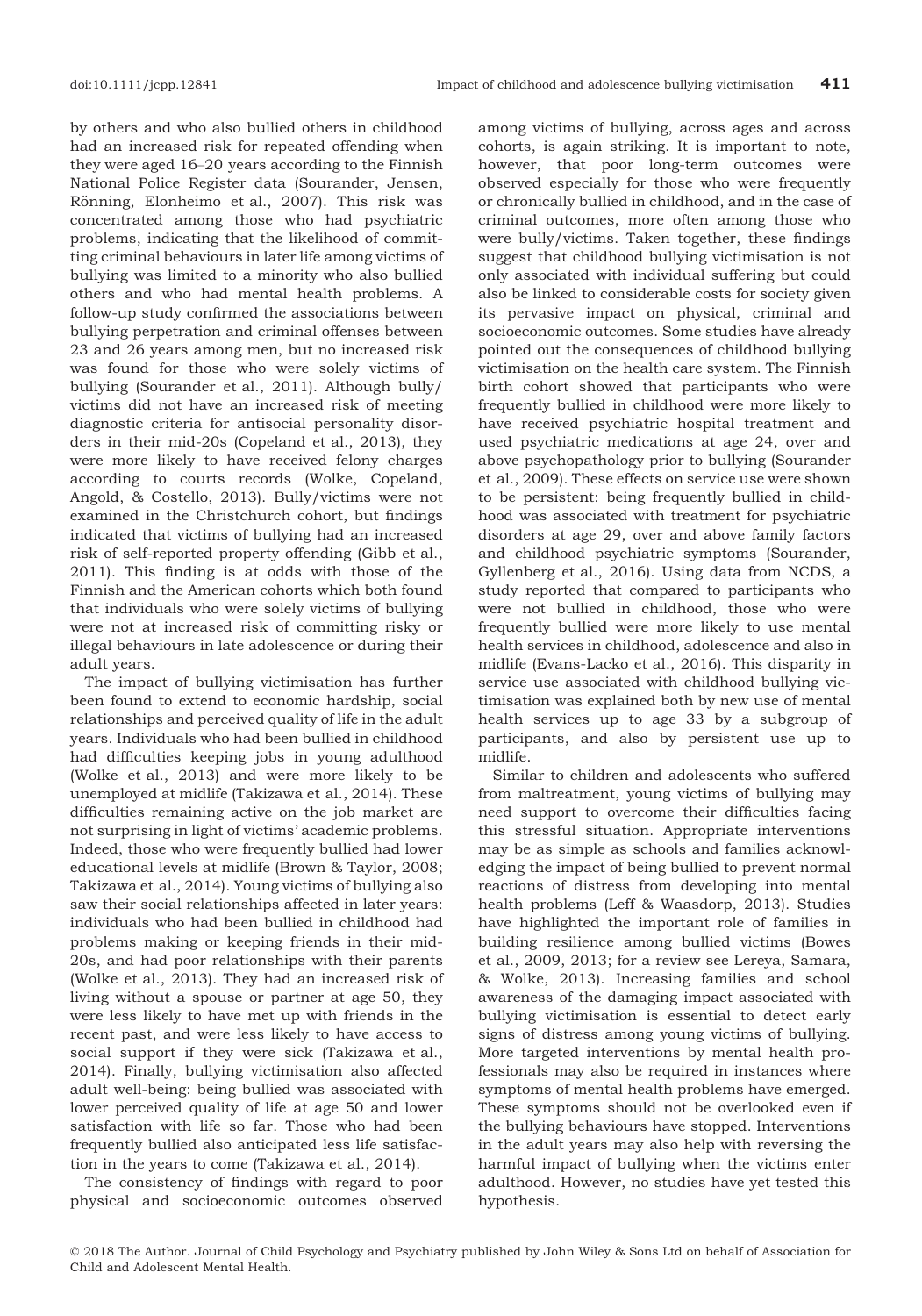# Mechanisms accounting for poor outcomes among young victims of bullying: further targets for building resilience

The evidence supporting the persistent impact of bullying victimisation on poor outcomes up to adulthood is intriguing. However, the developmental processes that translate childhood bullying victimisation into poor outcomes up to adulthood remain unclear. How can abusive behaviours perpetrated by other pupils and classmates leave marks observable well into adult life? We need a better understanding of these interactive processes to identify specific targets for intervention programmes aimed at reducing the harmful outcomes of being bullied and building resilience among young victims.

Two possible processes that have been examined refer to hypotheses derived from theories of the biological embedding of stress (Danese & McEwen, 2012). One such process relates to variation in the hypothalamic–pituitary–adrenal (HPA) axis activity, commonly associated with the neurobiology of stress. A study from the E-Risk cohort using a group of MZ twins discordant on bullying victimisation showed that bullying victimisation in childhood was associated with a blunted salivary cortisol response (Ouellet-Morin, Danese et al., 2011), which in turn, was associated with problems with social interactions and aggressive behaviours among children who were victims of bullying or physical maltreatment (Ouellet-Morin, Odgers et al., 2011). These findings are in line with other studies showing an association between bullying victimisation and daily hyposecretion of cortisol among girls (Vaillancourt et al., 2008) and also among adolescents following laboratoryinduced stressful situation (Calhoun et al., 2014). But what processes might activate this reduction in cortisol level after children have experienced violence repeatedly over time? Using the same group of discordant MZ twins from the E-Risk cohort, a further study showed that the bullied twins had higher methylation levels on 5-HTTLPR compared to their nonbullied cotwins (Ouellet-Morin et al., 2013). In addition, findings from this study showed that higher levels of methylation were associated with lower levels of cortisol response. Effects of this kind may serve as an interface between childhood bullying victimisation and later vulnerability to stress and psychopathology. Interventions focussed on teaching coping skills for dealing with stressful situations and managing stress reactions could have a significant impact on reducing the risk of mental health problems among young victims of bullying.

Another possibility refers to the fact that poor adult health outcomes are a function of the persistence of early symptoms that developed at the time of the bullying exposure. For example, mental health problems like depression and anxiety are likely to persist, especially when they manifest early in life (Costello, Mustillo, Erkanli, Keeler, & Angold, 2003).

Furthermore, most adult psychiatric disorders are preceded by a juvenile history of mental health problems: 75% of adults with a diagnosis for a psychiatric disorder had met diagnostic criteria before the age of 18, 50% prior to the age of 15 (Kim-Cohen et al., 2003). Untreated signs of psychological distress that appear early in life could be the precursors to a life of poor health, both mental and physical. Early interventions targeting early symptoms of mental health problems could successfully mitigate poor outcomes among bullied children as these symptoms can become chronic and persist into adulthood.

Although research findings show that being bullied independently contributes to adjustment problems, it does not operate in isolation. Children who are the victims of bullying are not only at risk of developing early symptoms of mental health problems. They enter a cycle of violence and abuse that may perpetuate itself over time and across settings (Finkelhor, Ormrod, & Turner, 2007b, 2007c). Therefore, being bullied in childhood is often preceded by other forms of abuse at home, and followed by further abuse from peers or adults, forming the first stages in a cycle of victimisation that perpetuates over time and across situations. Although empirical evidence indicates that each different form of abuse independently contributes to poor outcomes, it may be the accumulation of various types of violence exposure in childhood that is at the source of physical and mental health problems in later life, more so than only one type alone (Finkelhor et al., 2007a, 2007b).

Psychological mechanisms including emotional and social-cognitive processing have also been associated with peer victimisation and bullying and could account for the persistence of its associated poor outcomes. For example, appraisals of control (Catterson & Hunter, 2010), hostile attributions and social perspective awareness (Hoglund & Leadbeater, 2007) and coping self-efficacy (Singh & Bussey, 2010) have all been associated with peer victimisation, and mediation analyses further revealed that they accounted for various measures of adjustment problems such as loneliness, social anxiety and withdrawal during adolescence (Catterson & Hunter, 2010; Hoglund & Leadbeater, 2007; Singh & Bussey, 2010). Furthermore, poorer emotion recognition abilities have been observed among victims of relational bullying, and especially for emotions of anger and fear (Woods, Wolke, Nowicki, & Hall, 2009). These findings suggest that interventions aimed at changing such cognitive appraisals could be helpful in preventing the development, and perhaps also the persistence, of mental health problems among victims of bullying.

Being bullied in childhood has a pervasive impact on victims' lives. Another process through which bullying may impact later outcomes refers to the damaging effect of childhood bullying victimisation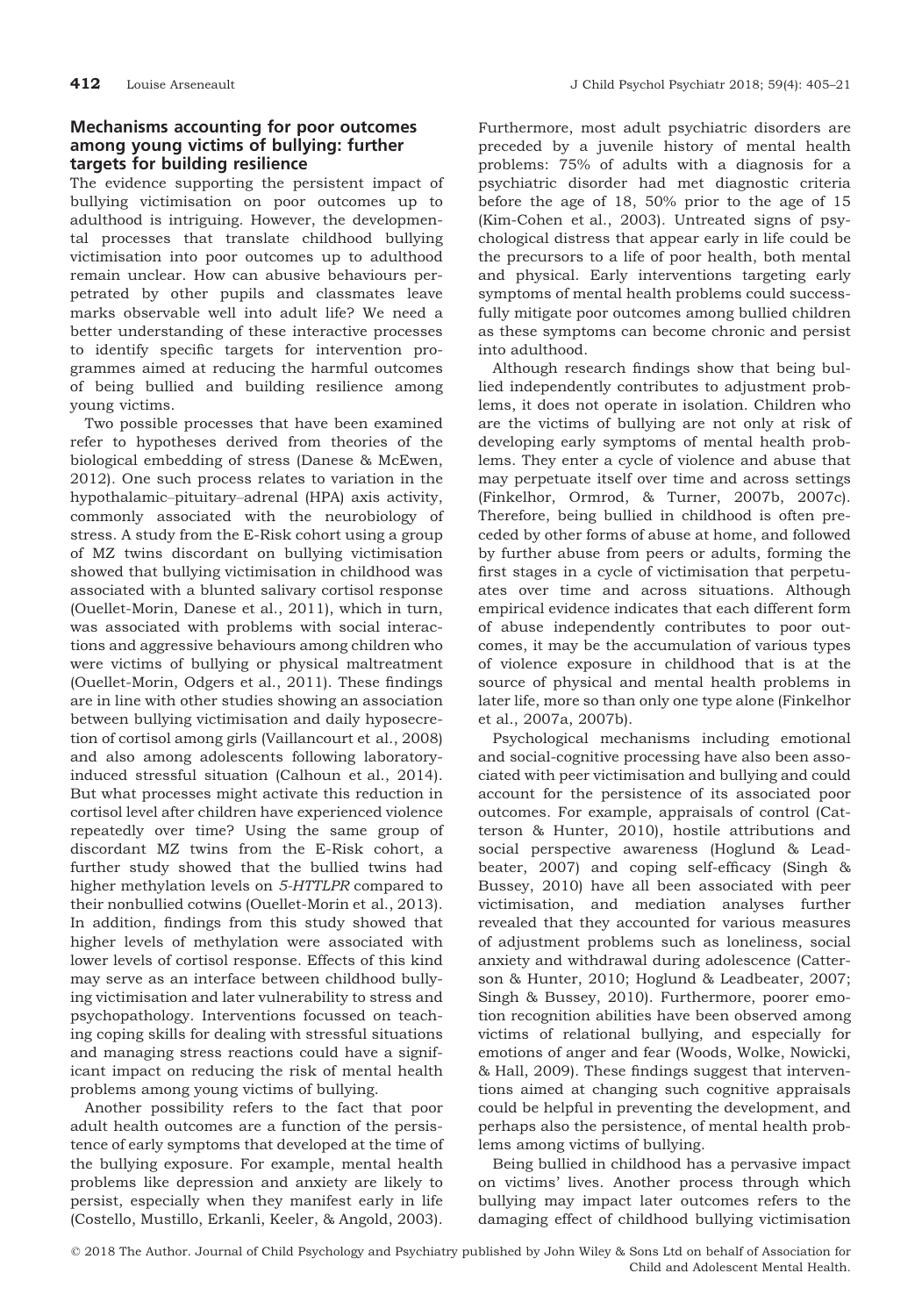on several domains and not only one aspect of individuals' development. Indeed, being bullied in childhood has been shown to have a detrimental effect on life opportunities for building the human and social capital young children need to overcome adversity and live successful and fulfilling lives. The studies reviewed above show that bullied children end up lacking social relationships, having poor physical health and suffering from financial difficulties as adults. These findings indicate that a lack of resources and support may be a plausible pathway to explain the persistence of poor health outcomes among young victims of bullying.

Although described separately, these processes are likely to operate together in contributing to atypical development. Multidisciplinary research across different levels, from biological embedding of stress to poly-victimisation, is essential to understand the underpinning of mental health difficulties among victims of bullying. Animal models may also provide useful insight here because they allow for direct manipulation of bullying exposure (or social defeat) and offer an opportunity to explore biological mechanisms in more depth. For example, an experiment on mice demonstrated the role of brainderived neurotropic factor (BDNF) in the mesolimbic dopamine pathway to explain social aversion among mice exposed to repeated aggression (Berton et al., 2006). Additional studies like this one will guide and orient future human research aimed at understanding the development of mental health difficulties in young victims of bullying.

## Antibullying policy

Considerable efforts are in place to reduce bullying behaviours and limit its impact on the victims. The UK Government's approach to bullying is summarised in a document which outlines the remit of schools for tackling bullying, their legal obligations, and some effective antibullying strategies (Department for Education, 2017). It provides a definition of bullying, reviews the safeguarding of children and young people and the underpinnings of criminal law. It also provides advices to teachers and school staff on how to tackle and prevent bullying. Attention is also given on how to attend to young victims of bullying. Since the late 90s, all schools in the United Kingdom must have in place an antibullying policy. These policies include – among other information – principles and values of the school, a definition of bullying, and advice on how to record and report bullying incidents. This document must be presented to and discussed with the pupils as well as shared with parents and school staff. Each school develops its own policy and framework for tackling bullying with guidance from the Government. All schools have the ownership of their policies, and as a consequence, their content and implementation vary considerably from one school to another.

Furthermore, there has not been any evaluation for determining the impact of this national initiative on reducing bullying behaviours and their consequences on youth mental health and well-being.

Australia is one of the first countries to have developed a national policy for the prevention and management of bullying and other aggressive behaviours, the National Safe Schools Framework (NSSF). This framework lists 11 principles to assist schools in providing a safe environment to their pupils. These include: promote care, respect and cooperation and value diversity; recognise the critical importance of preservice and ongoing professional development in creating a safe and supportive school environment; focus on policies that are proactive and oriented towards prevention and intervention; and take action to protect children from all forms of abuse and neglect. Comparisons of cross-sectional data across 4 years indicate that rates of bullying have only moderately declined and reports from staff suggest poor development and implementation of the NSSF strategies (e.g. few received training, limited funds invested in bullying) (Cross et al., 2011).

Findings from the United States are somewhat more encouraging. A recent study examined the effectiveness of the antibullying legislation using data from 25 different states. Students living in a state complying to at least one guideline recommended by the Department of Education had a 24% reduction in reporting of being bullied (Hatzenbuehler et al., 2015). Findings further reported the legal components that were consistently associated with a reduction in bullying victimisation: statement of scope, description of prohibited behaviours, and requirements for districts to develop and implement local policies. In other words, details, specificity and clarity of the legislative components were all associated with greater success.

A study reported on the changes in bullying behaviours, mental health and mental health service use in Finland (Sourander, Lempinen, & Brunstein Klomek, 2016). A compelling feature of this study is that it capitalises on data collected before and after the introduction of a nationwide school-based antibullying programme in 2009 in this country. Findings indicated no decrease in rates of bullying behaviour between 2005 and 2013, despite the implementation of antibullying programmes nationwide. The authors also noticed no increase in mental health problems between 1989 and 2003, but an increase in mental health service use during that same period. The authors suggest that a combination of antibullying and mental health interventions may offer better results. This is an interesting conclusion that deserves further attention.

## Antibullying interventions in schools

Numerous school-based prevention and intervention programmes have emerged in recent years with the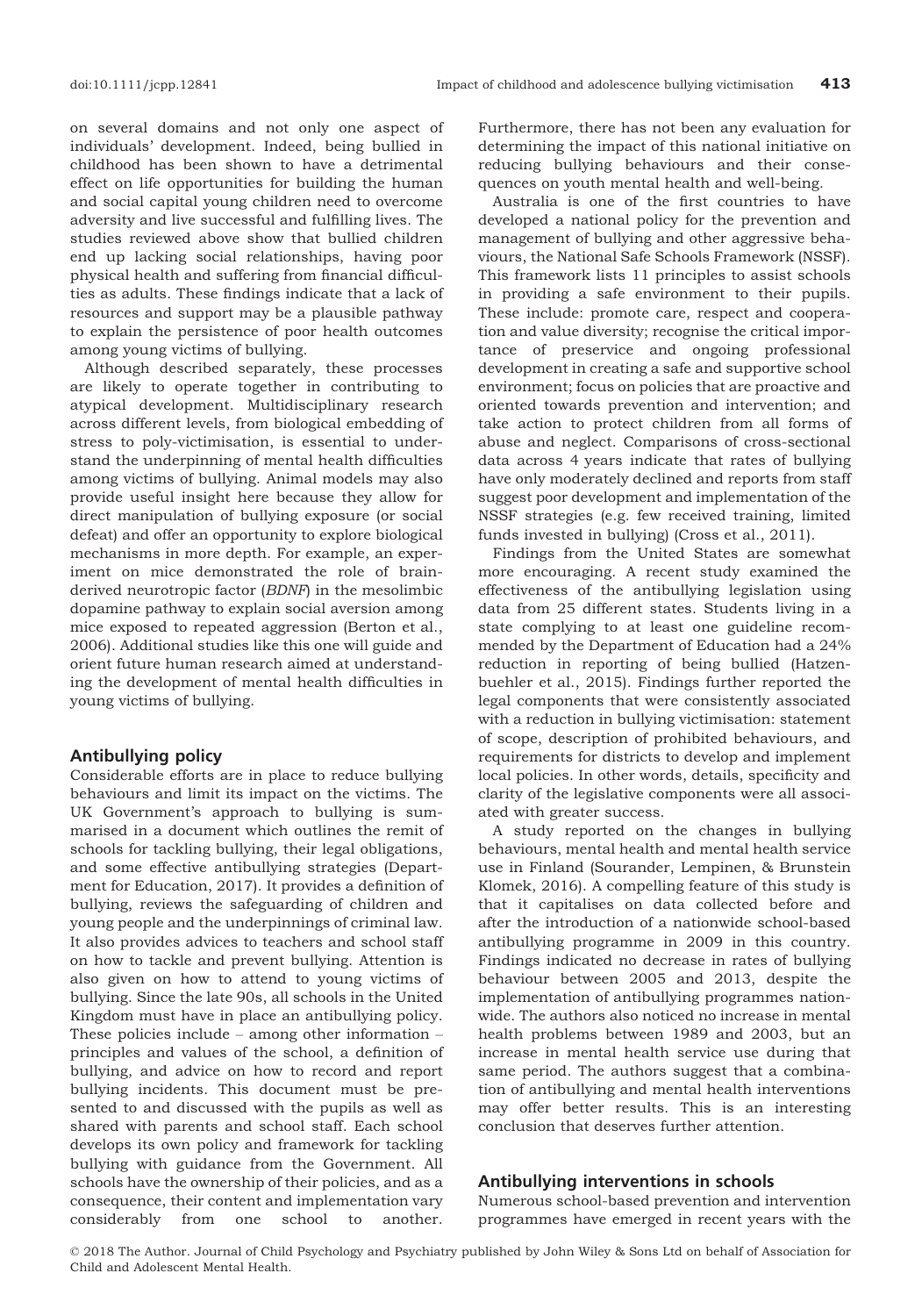aim of reducing bullying behaviours. Such programmes vary widely with regard to their focus and methods of delivery. For example, some interventions target the implementation of new curriculum. They commonly include videotapes, lectures and discussions around the topic of bullying with the aim of promoting attitudes against bullying and prosocial behaviours. They are usually limited in time and in outreach by involving mostly classrooms for a few weeks. Instead, a whole-school approach implements rules and sanctions school wide, trains teachers in methods for handling bullying, teaches conflict resolution strategies and offers counselling support. It also involves a wide range of people including all pupils, teachers, school staff, families and when possible, communities. Examples of such programmes are the well-known Olweus Bullying Prevention Program (Olweus, 1994) and the KiVa Anti-Bullying Program (Salmivalli, Kaukiainen, & Voeten, 2005). The KiVa programme, a whole-school intervention based on social-cognitive theory, is one of the most widely used interventions and one that combines several elements offered by other programmes.

KiVa was built from two lines of research, one on aggressive and bullying behaviours and one on the participant roles of bullying (Kärnä et al., 2011). This intervention programme includes a combination of universal and indicated actions to prevent and stop the occurrences of bullying incidents. The universal actions focus at influencing youth's reaction when witnessing bullying instances (bystanders). The idea here is to change the attitude of the classmates in order to reduce the reward and the motivation of those who bully others. The emphasis is on empathy, self-efficacy and antibullying attitudes. The indicated actions focus on the victims and the bullies more specifically. This programme is not limited to implementing a school ethos and goes beyond by providing staff practical tools such as video films, computer games, and Internet forum. This programme has been shown to be effective at reducing all forms of bullying, including exclusion, cyber and threats, between 21% up to 63% in older pupils (Salmivalli, Kärnä, & Poskiparta, 2011) and also with younger pupils, both self- and peerreported (Kärnä et al., 2011).

Systematic reviews have evaluated the effectiveness of antibullying programmes more generally and provide encouraging findings with slightly greater reduction in bullying behaviours than bullying victimisation and associated poor outcomes (Ttofi & Farrington, 2009a, 2011; Vreeman & Carroll, 2007). Overall, school-based antibullying programmes reduced victimisation on average by 17%–20% (Ttofi & Farrington, 2011). Greater reduction in victimisation was found for intensive and holistic approaches involving multiple groups of people and environments. Factors associated with better results included parent training, improved playground

supervision, disciplinary methods, school conferences, videos, information for parents, work with peers, classroom rules and management (Ttofi & Farrington, 2009b). Efficient antibullying programmes are important and should be developed and supported as widely as possible. However, these programmes are likely to be costly and challenging for schools from deprived areas which deal with several other important educational challenges. Furthermore, evaluations of antibullying policies and school programmes tend to suggest that the likelihood of eradicating bullying behaviour is small and despite such invaluable programmes, a considerable proportion of young people will not escape this form of abuse in their youth. While rigorous study designs and methodology are needed to advance the examination of the efficiency of these important programmes (Bradshaw, 2015), efforts and funds should also be invested in interventions focused on limiting distress and adjustment difficulties among young victims and possibly by the same token, preventing long-lasting problems in later life.

# Involving potential victims in prevention programmes

It might be considered controversial to investigate early factors that could increase the risk of children and adolescents becoming victims of bullying. This endeavour goes against a general assumption that bullying has nothing to do with the unfortunate victims, but all to do with the perpetrators of bullying behaviours. However, the search for these predictors is central to our understanding of the impact of being bullied in childhood. It is crucial for research to account for these factors when determining later outcomes associated with being bullied in childhood. From a prevention perspective, it is also imperative to identify characteristics that render children vulnerable for bullying victimisation (Espelage, 2016).

Although prospective longitudinal studies remain the exception in this line of research, findings indicate that both contextual and individual factors are associated with youths' risk of being bullied. A metaanalytic investigation and empirical studies have reported that being the victim of bullying, including being a bully/victim, is associated with a range of factors including male gender, young age, low social competence, difficulties solving social problems and social rejection/isolation (Analitis et al., 2009; Bowes et al., 2009; Cook, Williams, Guerra, Kim, & Sadek, 2010). In line with the definition of bullying, research has demonstrated that victims of bullying are a vulnerable group who show difficulties prior to being bullied. Some longitudinal studies report an increased risk of being bullied in childhood associated with early emotional problems, such as withdrawal, anxiety or depression (Arseneault et al., 2006; Bond, Carlin, Thomas, Rubin, & Patton, 2001; Kaltiala-Heino, Fröjd, & Marttunen, 2010;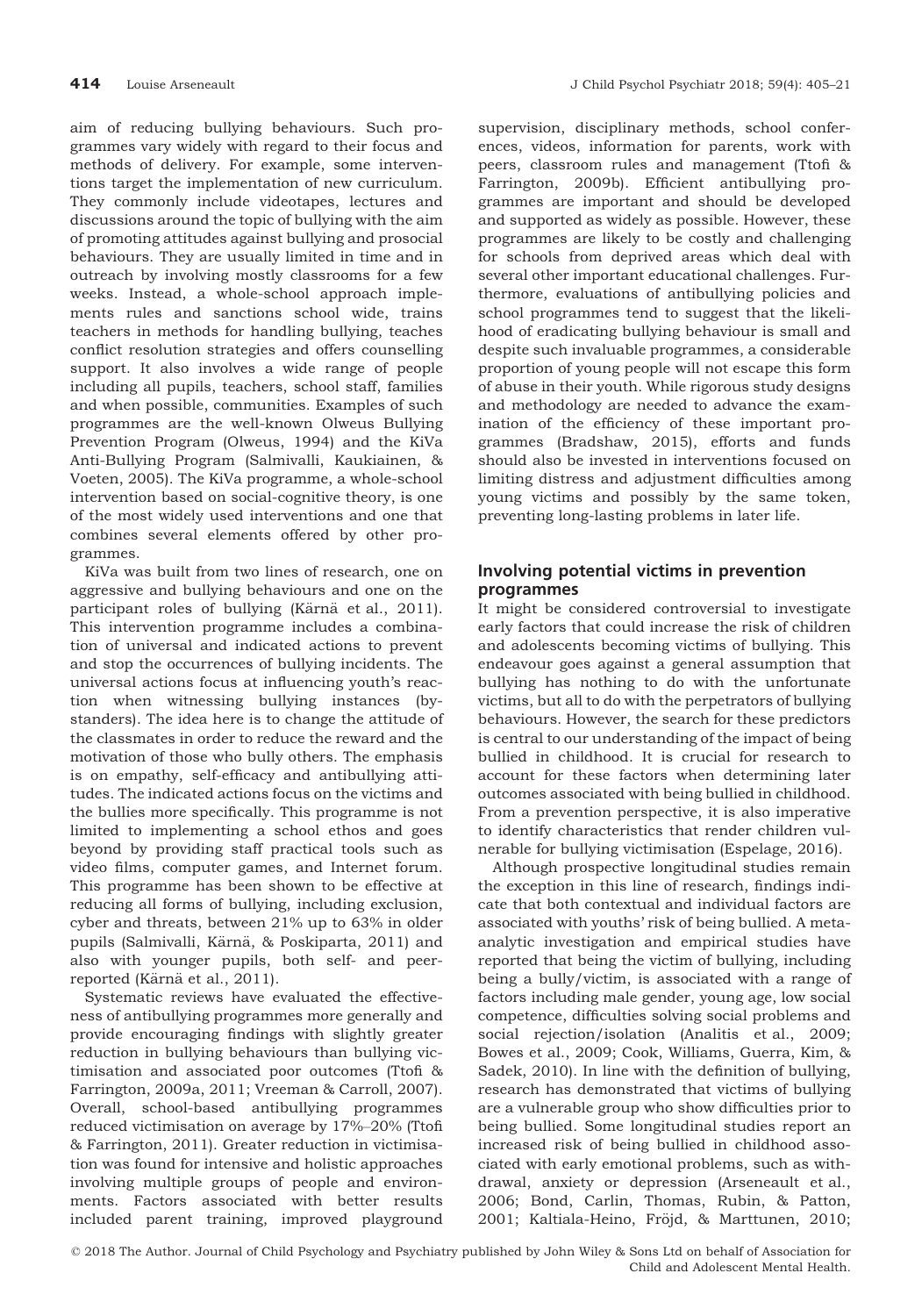Lester, Dooley, Cross, & Shaw, 2012; Siegel, La Greca, & Harrison, 2009). In addition, preschoolers who display aggressive behaviours (Barker, Boivin et al., 2008; Jansen, Veenstra, Ormel, Verhulst, & Reijneveld, 2011; Snyder et al., 2003) and attentiondeficit/hyperactivity and oppositional defiant problems (Verlinden et al., 2015) are more likely to experience peer victimisation and bullying in the school years.

The role of families has also been emphasised as an important factor associated with the risk of being bullied (Beran & Violato, 2004; Jansen et al., 2011; Lereya, Samara et al., 2013; Wolke & Skew, 2012b): low parental educational level, negative parenting such abuse and neglect, poor communication, material deprivation, parental depression, lack of supervision and involvement, and low socioeconomic status have all been associated with small to moderate risks of being a victim of bullying and being a bully/victim. Other contextual factors associated with bullying victimisation include school characteristics such as overcrowding and the number of children receiving free school meals (Barnes, Belsky, Broomfield, & Melhuish, 2006; Bowes et al., 2009).

Twins studies have pushed further the search for factors associated with being bullied by showing it is partly heritable. One study found that genetic influences accounted for over two-thirds of individual differences in children's bullying victimisation during the first 2 years of their formal schooling (Ball et al., 2008). This finding does not imply there is a gene for being bullied in childhood. Rather, it suggests that heritable symptoms such as emotional and behavioural problems mediate these genetic influences. Environmental factors not shared by people in a family accounted for the remaining variance in bullying victimisation, supporting a study which has shown that the environment also influences children's risk of peer victimisation (Brendgen et al., 2008).

The mechanisms explaining how specific characteristics and environments translate into a risk for children being bullied are not fully understood: anxious and depressed children may be perceived as easy targets who will not retaliate when other children are abusive towards them. Aggressive children may attract hostility from other children. Contextual factors may also influence child characteristics, which in turn affect their risks for being bullied. For example, one study has shown that individual characteristics including aggressiveness, social isolation, academic performance, prosocial behaviour and dislikability accounted for the effect of social circumstances on preadolescents' risks for being bullied (Veenstra et al., 2005). However, another study indicated that despite control for children's emotional and behavioural problems, physical maltreatment and school overcrowding were independently associated with being bullied (Bowes et al., 2009). Thus, factors in children's

family and school environments may increase their likelihood of being bullied, over and above their personal characteristics.

There is no such thing as a profile for the typical young victim of bullying. In addition to contextual and individual factors, circumstances such as moving to a new school or starting to wear glasses may also put some children at risk of being bullied. However, evidence indicates that youths from deprived socioeconomic backgrounds, who have previously experienced violence victimisation and who already show a vulnerability for developing mental health problems have an increased risk of being bullied, via both genetic and environmental pathways. This body of research has identified individual and contextual factors among children and adolescents that contribute at making them potential victims of bullying. It is important for prevention strategies to consider these factors because they could become targets of fruitful early interventions to stop some children from being bullied in the first place.

A public health approach aimed at preventing vulnerable children from becoming the targets of bullying may be an effective strategy to reduce society's burden related to bullying. For example, instructing young children (and especially those at risk of becoming the target of bullying) skills for facing adversity and standing up to bullying may contribute to reducing this form of abuse. Prevention programmes aimed at building resilience could also benefit young children likely to be exposed to this form of abuse. Providing children with tips on how to make and keep friends may be an example of such intervention (van Harmelen et al., 2017) and this may be especially important in this era of digital age when children and adolescents are spending more time on mobile devices. Involving families could also be an additional asset of such programmes (Bowes et al., 2010). However, it is important to remember at this point that young children who are victims of bullying already show signs of vulnerability and are possibly at risk for developing difficulties despite their experience with bullying. While prevention and intervention programmes may improve the lives of young victims by reducing the likelihood of one form of abuse, it is unlikely that alone, they will solve all youths' problems.

## What next?

The evidence reviewed above provides strong and robust support for an independent contribution of childhood bullying victimisation to the development of poor outcomes throughout the life span, including mental, physical and socioeconomic outcomes. However, several important questions remain unanswered. Here are a few.

First, there are increasing concerns about the impact of cyberbullying and Internet harassment.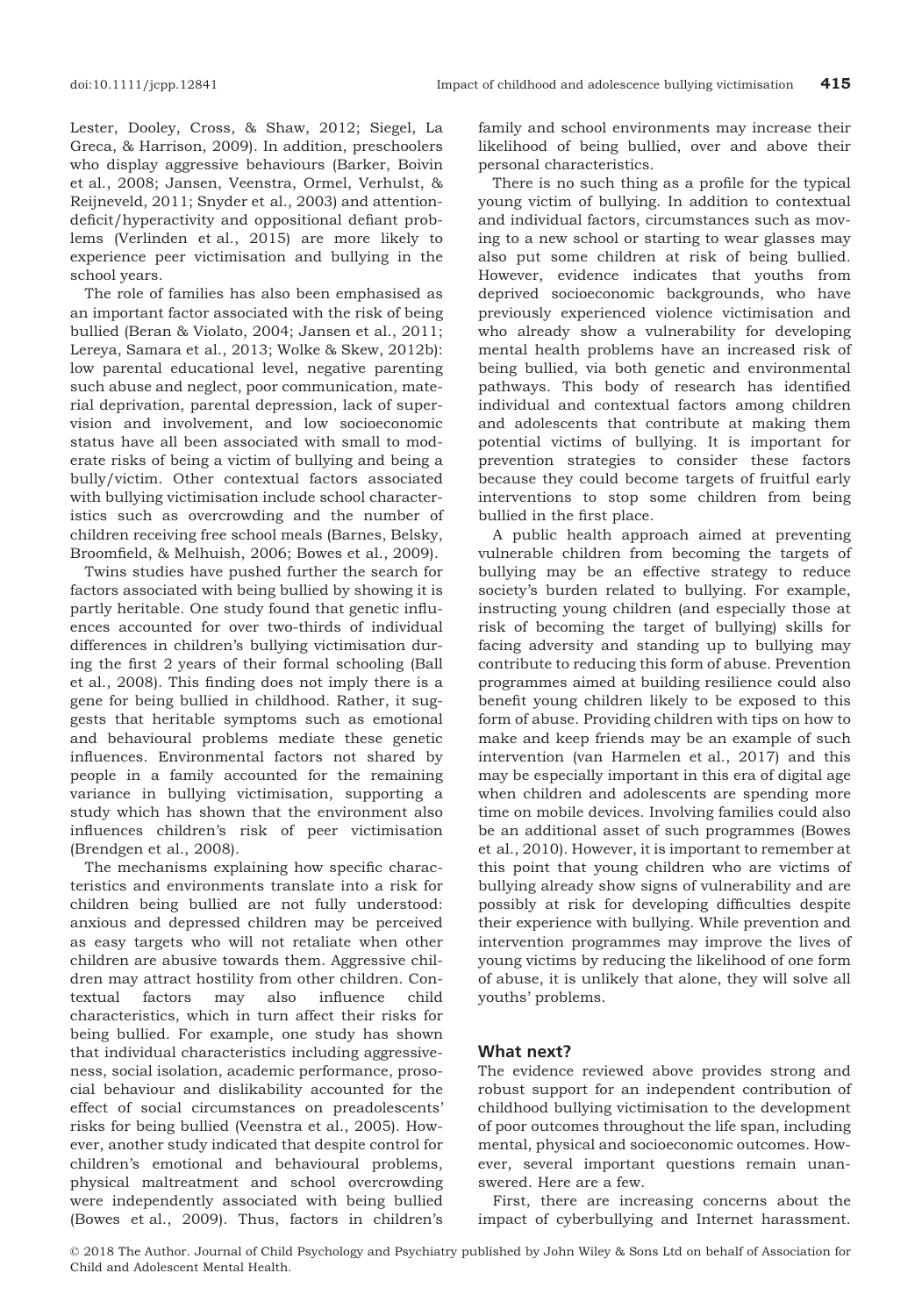This form of abuse deserves careful attention given the widespread use of social media by young people today. While it is not clear whether harassment on the Internet and social media is a true form of bullying (the perpetrator being sometimes anonymous, it may not always be a form of peer victimisation where power imbalance exist), it has been associated with symptoms of mental health problems (for a review see George & Odgers, 2015) and has even been found to be more strongly associated with suicide ideation compared to traditional forms of bullying by some (van Geel, Vedder, & Tanilon, 2014) but not others (Przybylski & Bowes, 2017). The anonymity conferred by online interactions may further empower the perpetrators because they know they are less likely to face the consequences of their actions. Cyberbullying remains, however, a less frequent form of harassment compared to other types of bullying (Olweus, 2013; Przybylski & Bowes, 2017; Smith et al., 2008) and needs to be examined in the context of other forms of victimisation to ensure its independent contribution to poor outcomes.

Second, considerable attention has been focused on bullying in the childhood and adolescent years. Bullying also takes place among adults with potentially damaging consequences, domestic violence potentially being one such example. Some research has been conducted among specific groups such as prisoners (Ireland, 2011) but this line of work could be extended to representative population of adults. For example, bullying in the workplace has gained considerable interest recently. Institutional bullying operates within an organisation's rules and policies and takes place, typically but not exclusively, during the adult years. There are suggestions that this form of bullying affect workers' morale and productivity. Research should determine whether it also contributes to mental health problems among adults, as this would also have an important economic impact.

Third, the role of genetic factors has been neglected when it comes to understanding the impact of being bullied in childhood. It is important to consider genetic influences to fully recognise the extent to which bullying affects poor outcomes in later years and identify most at-risk groups. It is also important to explore the genetic influences that contribute to the risk of being bullied. This may provide fruitful avenues for preventing young children from being bullied in the first place. As an example, the use of polygenic risk scores could help identify heritable characteristics associated with the risk of being bullied at a young age.

Fourth, the examination of the outcomes associated with childhood bullying victimisation should not be limited to individual consequences and could be extended to societal impacts, including institutions and systems. Emerging studies on the mental health service use are good examples. Research could include measures of the consequences of bullying victimisation on health institutions, social services and the education system. In addition, studies could also include measures of economic impact.

Fifth, developing new innovative and rigorous research designs remains crucial despite the strong evidence reviewed above showing that being bullied in childhood can have a significant harmful impact. The use of natural experiments and other innovative study designs to support causal inferences of the role of bullying victimisation could strengthen current evidence. The use of animal models, where researchers can exercise greater control over the environment, can help unravel the mechanisms behind poor outcomes associated with being bullied. Modifications in animal social hierarchies are well suited to examine the impact of bullying victimisation and easily allow the observation of associations between changes in social status and changes in outcomes. Natural experiments such as the discordant monozygotic twin design also have the potential to strengthen conclusions by controlling for a wide range of confounding factors including genetic influences. Better control of confounding variables and especially other forms of victimisation is also crucial. The use of propensity score models (Jaffee et al., 2012) could help strengthening the evidence accumulated thus far.

Sixth, there is a lack of neuroimaging findings on structural and functional brain differences among children and adolescents' victims of bullying. Based on recent review of studies in youths who experienced maltreatment (McCrory, De Brito, & Viding, 2010), we would expect an effect of bullying on some brain structures and/or functioning. Seventh, intervention programmes should be systematically evaluated to inform on the effectiveness of what we are currently doing to stop bullying, what works and what we need to change.

## **Conclusions**

Based on existing evidence thus far, bullying should be considered as another form of childhood abuse alongside physical maltreatment and neglect. Several rigorous studies reviewed above provide strong and robust support for an independent contribution of childhood bullying victimisation to the development of poor outcomes throughout the life span, including mental, physical and socioeconomic outcomes. Further research is needed to better understand the mechanisms explaining the emergence and the persistence of these poor outcomes. In the meantime, efforts focusing on stopping bullying behaviours should not only be supported but also be widened to provide appropriate help to the young victims and prevent children and adolescents from becoming the target of bullying.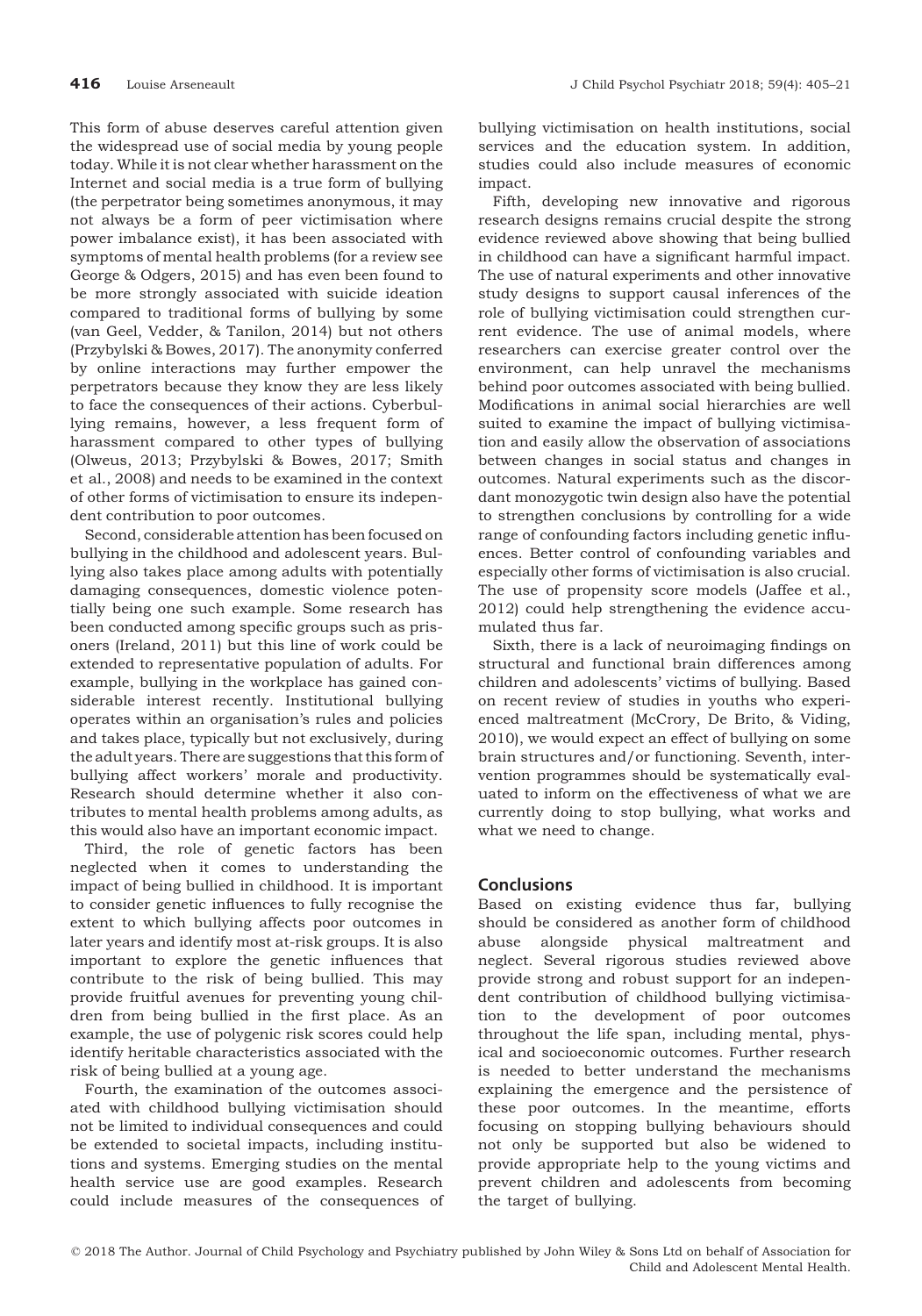#### Acknowledgements

LA is the Mental Health Leadership Fellow of the UK Economic and Social Research Council (ESRC). The E-Risk Study is funded by the Medical Research Council (MRC grants G9806489 and 61002190). She thanks Barbara Maughan, Andrea Danese and Timothy Matthews for their helpful comments on an earlier draft of this manuscript, and to Leah Wolstenholme for technical assistance. The author has declared that she has no competing or potential conflicts of interest.

#### Correspondence

Louise Arseneault, Institute of Psychiatry, Psychology and Neuroscience, King's College London, Box Number P080, De Crespigny Park, London SE5 8AF, UK; Email: louise.arseneault@kcl.ac.uk

# Key points

- Research has shown that being bullied in childhood contributes to children's and adolescents' adjustment problems and can lead to poor outcomes throughout the life span, including mental, physical and socioeconomic difficulties.
- Efforts aimed at decreasing bullying behaviour should reduce associated problems among young victims.
- Current antibullying programmes have provided encouraging findings; however, it is unlikely they will eradicate bullying behaviours. This leaves youths vulnerable to becoming targets of bullying behaviours, and to experiencing difficulties associated with having been bullied.
- To reduce poor outcomes associated with childhood bullying victimisation, interventions could widen their scope to focus on increasing resilience among young victims of bullying and on reducing the risk of victimisation among vulnerable youth.

## References

- Almqvist, F., Ikaheimo, K., Kumpulainen, K., Tuompo-Johans- € son, E., Linna, S.-L., Puura, K., ... & Piha, J. (1999). Design and subjects of a Finnish epidemiological study on psychiatric disorders in childhood. European Child and Adolescent Psychiatry, 8(Suppl 4), 3–6.
- Analitis, F., Klein Velderman, M., Ravens-Sieberer, U., Detmar, S., Erhart, M., Herdman, M., ... & the European Kidscreen Group (2009). Being bullied: Associated factors in children and adolescents 8 to 18 years in 11 European countries. Pediatrics, 123, 569–577.
- Arseneault, L., Cannon, M., Fisher, H.L., Polanczyk, G., Moffitt, T.E., & Caspi, A. (2011). Childhood trauma and children's emerging psychotic symptoms: A genetically sensitive longitudinal cohort study. American Journal of Psychiatry, 168, 65–72.
- Arseneault, L., Milne, B.J., Taylor, A., Adams, F., Delgado, K., Caspi, A., & Moffitt, T.E. (2008). Being bullied as an environmentally mediated contributing factor to children's internalizing problems: A study of twins discordant for victimization. Archives of Pediatrics & Adolescent Medicine, 162, 145–150.
- Arseneault, L., Walsh, E., Trzesniewski, K., Newcombe, R., Caspi, A., & Moffitt, T.E. (2006). Bullying victimization uniquely contributes to adjustment problems in young children: A nationally representative cohort study. Pediatrics, 118, 130–138.
- Baldwin, J.R., Arseneault, L., Odgers, C., Belsky, D.W., Matthews, T., Ambler, A., ... & Danese, A. (2016). Childhood bullying victimization predicts overweight in young adulthood: A cohort study. Psychosomatic Medicine, 78, 1094– 1103.
- Ball, H., Arseneault, L., Taylor, A., Maughan, B., Caspi, A., & Moffitt, T.E. (2008). Genetic and environmental influences on victims, bullies and bully-victims in childhood. Journal of Child Psychology and Psychiatry, 49, 104–112.
- Barker, E.D., Arseneault, L., Brendgen, M., Fontaine, N., & Maughan, B. (2008). Joint development of bullying and victimization in adolescence: Relationships to delinquency

and self-harm. Journal of the American Academy of Child and Adolescent Psychiatry, 47, 1030–1038.

- Barker, E.D., Boivin, M., Brendgen, M., Fontaine, N., Arseneault, L., Vitaro, F., ... & Tremblay, R.E. (2008). Predictive validity and early predictors of trajectories in preschool. Archives of General Psychiatry, 65, 1185–1192.
- Barnes, J., Belsky, J., Broomfield, K.A., Melhuish, E., & the National Evaluation of Sure Start (NESS) Research Team (2006). Neighbourhood deprivation, school disorder and academic achievement in primary schools in deprived communities in England. International Journal of Behavioral Development, 30, 127–136.
- Beran, T.N., & Violato, C. (2004). A model of childhood perceived peer harassment: Analyses of the Canadian National Longitudinal Survey of Children and Youth Data. The Journal of Psychology, 138, 129–147.
- Berton, O., McClung, C.A., DiLeone, R.J., Krishnan, V., Renthal, W., Russo, S.J., ... & Nestler, E.J. (2006). Essential role of BDNF in the mesolimbic dopamine pathway in social defeat stress. Science, 311, 864–868.
- Boden, J.M., van Stockum, S., Horwood, L.J., & Fergusson, D.M. (2016). Bullying victimization in adolescence and psychotic symptomatology in adulthood: Evidence from a 35-year study. Psychological Medicine, 46, 1311–1320.
- Bond, L., Carlin, J.B., Thomas, L., Rubin, K., & Patton, G. (2001). Does bullying cause emotional problems? A prospective study of young teenagers. British Medical Journal, 323, 480–484.
- Bowes, L., Arseneault, L., Maughan, B., Taylor, A., Caspi, A., & Moffitt, T.E. (2009). School, neighborhood and family factors are associated with children's bullying involvement: A nationally-representative longitudinal study. Journal of the American Academy of Child and Adolescent Psychiatry, 48, 545–553.
- Bowes, L., Joinson, C., Wolke, D., & Lewis, G. (2015). Peer victimisation during adolescence and its impact on depression in early adulthood: Prospective cohort study in the United Kingdom. British Medical Journal, 350, L2469.
- Bowes, L., Maughan, B., Ball, H., Shakoor, S., Ouellet-Morin, I., Caspi, A., ... & Arseneault, L. (2013). Chronic bullying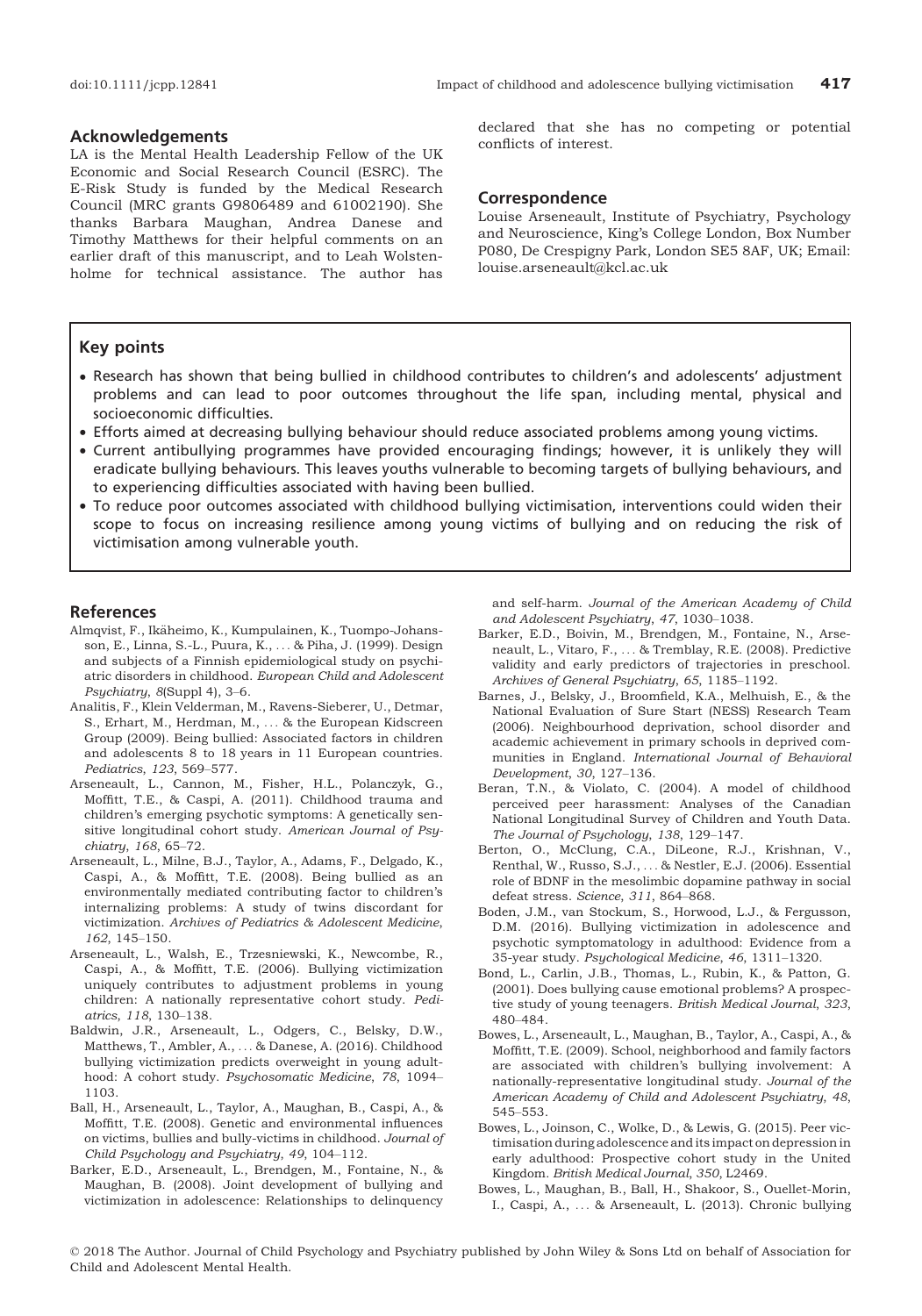victimization across school transition: The role of genetic and environmental influences. Development and Psychopathology, 25, 333–346.

- Bowes, L., Maughan, B., Caspi, A., Moffitt, T.E., & Arseneault, L. (2010). Families promote emotional and behavioural resilience to bullying: Evidence of an environmental effect. Journal of Child Psychology and Psychiatry, 51, 809–817.
- Bradshaw, C.P. (2015). Translating research to practice in bullying prevention. American Psychologist, 70, 322–332.
- Brendgen, M., Boivin, M., Vitaro, F., Girard, A., Dionne, G., & Perusse, D. (2008). Gene-environment interaction between peer victimization and child aggression. Development and Psychopathology, 20, 455–471.
- Brown, S., & Taylor, K. (2008). Bullying, education and earnings: Evidence from the National Child Development Study. Economics of Education Review, 27, 387–401.
- Brunstein Klomek, A., Sourander, A., & Elonheimo, H. (2015). Bullying by peers in childhood and effects on psychopathology, suicidality, and criminality in adulthood. Lancet Psychiatry, 2, 930–941.
- Brunstein Klomek, A., Sourander, A., Niemelä, S., Kumpulainen, K., Piha, J., Tamminen, T., ... & Gould, M.S. (2009). Childhood bullying behaviors as a risk for suicide attempts and completed suicides: A population-based birth cohort study. Journal of the American Academy of Child and Adolescent Psychiatry, 48, 254–261.
- Calhoun, C.D., Helms, S.W., Heilbron, N., Rudolph, K.D., Hastings, P.D., & Prinstein, M.J. (2014). Relational victimization, friendship, and adolescents' hypothalamic-pituitary-adrenal axis responses to an in vivo social stressor. Development and Psychopathology, 26, 605–618.
- Catterson, J., & Hunter, S.C. (2010). Cognitive mediators of the effect of peer victimization on loneliness. British Journal of Educational Psychology, 81, 403–416.
- Cook, C.R., Williams, K.R., Guerra, N.G., Kim, T.E., & Sadek, S. (2010). Predictors of bullying and victimization in childhood and adolescence: A meta-analytic investigation. School Psychology Quarterly, 25, 65–83.
- Copeland, W.E., Wolke, D., Angold, A., & Costello, J.E. (2013). Adult psychiatric outcomes of bullying and being bullied by peers in childhood and adolescence. JAMA Psychiatry, 70, 419–426.
- Copeland, W.E., Wolke, D., Leraya, T., Shanahan, L., Worthman, C., & Costello, J.E. (2014). Childhood bullying involvement predicts low-grade systemic inflammation into adulthood. Proceedings of the National Academy of Sciences of the United States of America, 111, 7570–7575.
- Costello, J.E., Angold, A., Burns, B.J., Stangl, D.K., Tweed, D.L., Erkanli, A., & Worthman, C.M. (1996). The Great Smoky Mountains study of youth: Goals, design, methods, and the prevalence of DSM-III-R disorders. Archives of General Psychiatry, 53, 1129–1136.
- Costello, J.E., Mustillo, S., Erkanli, A., Keeler, G., & Angold, A. (2003). Prevalence and development of psychiatric disorders in childhood and adolescence. Archives of General Psychiatry, 60, 837–844.
- Cross, D., Epstein, M., Hearn, L., Slee, P., Shaw, T., & Monks, H. (2011). National safe schools framework: Policy and practice to reduce bullying in Australian schools. International Journal of Behavioral Development, 35, 398– 404.
- Cunningham, T., Hoy, K., & Shannon, C. (2016). Does childhood bullying lead to the development of psychotic symptoms? A meta-analysis and review of prospective studies. Psychosis, 8, 48–59.
- Danese, A., & McEwen, B.S. (2012). Adverse childhood experiences, allostasis, allostatic load, and age-related disease. Physiology and Behavior, 106, 29–39.
- Department for Education (2017). Preventing and tackling bullying: Advice for headteachers, staff and governing bodies. London, UK: Department for Education.
- Eaves, L.J., Silberg, J.L., Meyer, J.M., Maes, H.H., Simonoff, E., Pickles, A., ... & Hewitt, J.K. (1997). Genetics and developmental psychopathology: 2. The main effects of genes and environment on behavioral problems in the Virginia Twin Study of Adolescent Behavioral Development. Journal of Child Psychology and Psychiatry, 38, 965–980.
- Espelage, D.L. (2016). Leveraging school-based research to inform bullying prevention and policy. American Psychologist, 71, 768–775.
- Evans-Lacko, S., Takizawa, R., Brimblecombe, N., King, D., Maughan, B., Knapp, M., & Arseneault, L. (2016). Childhood bullying victimisation is associated with use of mental health services over 5 decades: A longitudinal nationallyrepresentative cohort study. Psychological Medicine, 47, 127–135.
- Fergusson, D.M., Horwood, L.J., Shannon, F.T., & Lawton, J.M. (1989). The Christchurch Child Development Study: A review of epidemiological findings. Paediatric and Perinatal Epidemiology, 3, 278–301.
- Finkelhor, D., Ormrod, R.K., & Turner, H.A. (2007a). Polyvictimization: A neglected component in child victimization. Child Abuse and Neglect, 31, 7–26.
- Finkelhor, D., Ormrod, R.K., & Turner, H.A. (2007b). Polyvictimization and trauma in a national longitudinal cohort. Development and Psychopathology, 19, 149–166.
- Finkelhor, D., Ormrod, R.K., & Turner, H.A. (2007c). Revictimization patterns in a national longitudinal sample of children and youth. Child Abuse and Neglect, 31, 479–502.
- Fisher, H.L., Moffitt, T.E., Houts, R.M., Belsky, D., Arseneault, L., & Caspi, A. (2012). Bullying victimisation and risk of self harm in early adolescence: Longitudinal cohort study. British Medical Journal, 344, e2683.
- Geoffroy, M.-C., Boivin, M., Arseneault, L., Turecki, G., Vitaro, F., Brendgen, M., ... & Côté, S. (2016). Associations between peer victimization and suicidal ideation and suicide attempt during adolescence: Results from a prospective populationbased cohort. Journal of the American Academy of Child and Adolescent Psychiatry, 55, 99–105.
- George, M.J., & Odgers, C.L. (2015). Seven fears and the science of how mobile technologies may be influencing adolescents in the digital age. Perspectives on Psychological Science, 10, 832–851.
- Gibb, S.J., Horwood, J.L., & Fergusson, D.M. (2011). Bullying victimization/perpetration in childhood and later adjustment: Findings from a 30 year longitudinal study. Journal of Aggression, Conflict, and Peace Research, 3, 82–88.
- Glew, G.M., Fan, M.-Y., Katon, W., & Rivara, F. (2008). Bullying and school safety. Journal of Pediatrics, 152, 123–128.
- Hatzenbuehler, M.L., Schwab-Reese, L., Ranapurwala, S.I., Hertz, M.F., & Ramirez, M.R. (2015). Associations between antibullying policies and bullying in 25 states. JAMA Pediatrics, 169, 1–8.
- Herba, C.M., Ferdinand, R.F., Stijnen, T., Veenstra, R., Oldehinkel, A.J., Ormel, J., & Verhulst, F.C. (2008). Victimisation and suicide ideation in the TRAILS study: Specific vulnerabilities of victims. Journal of Child Psychology and Psychiatry, 49, 867–876.
- Hoglund, W.L., & Leadbeater, B.J. (2007). Managing threat: Do social-cognitive processes mediate the link between peer victimization and adjustment problems in early adolescence? Journal of Research on Adolescence, 17, 525–540.
- Ireland, J.L. (2011). Bullying in prisons: Bringing research up to date. Bullying in different contexts (pp. 137–156). Cambridge, UK: Cambridge University Press.
- Jaffee, S.R., Strait, L.B., & Odgers, C.l. (2012). From correlates to causes: Can quasi-experimental studies and statistical innovations bring us closer to identifying the causes of antisocial behavior? Psychological Bulletin, 138, 272–295.
- Jansen, D.E.M.C., Veenstra, R., Ormel, J., Verhulst, F.C., & Reijneveld, S.A. (2011). Early risk factors for being a bully, victims, or bully/victim in late elementary and early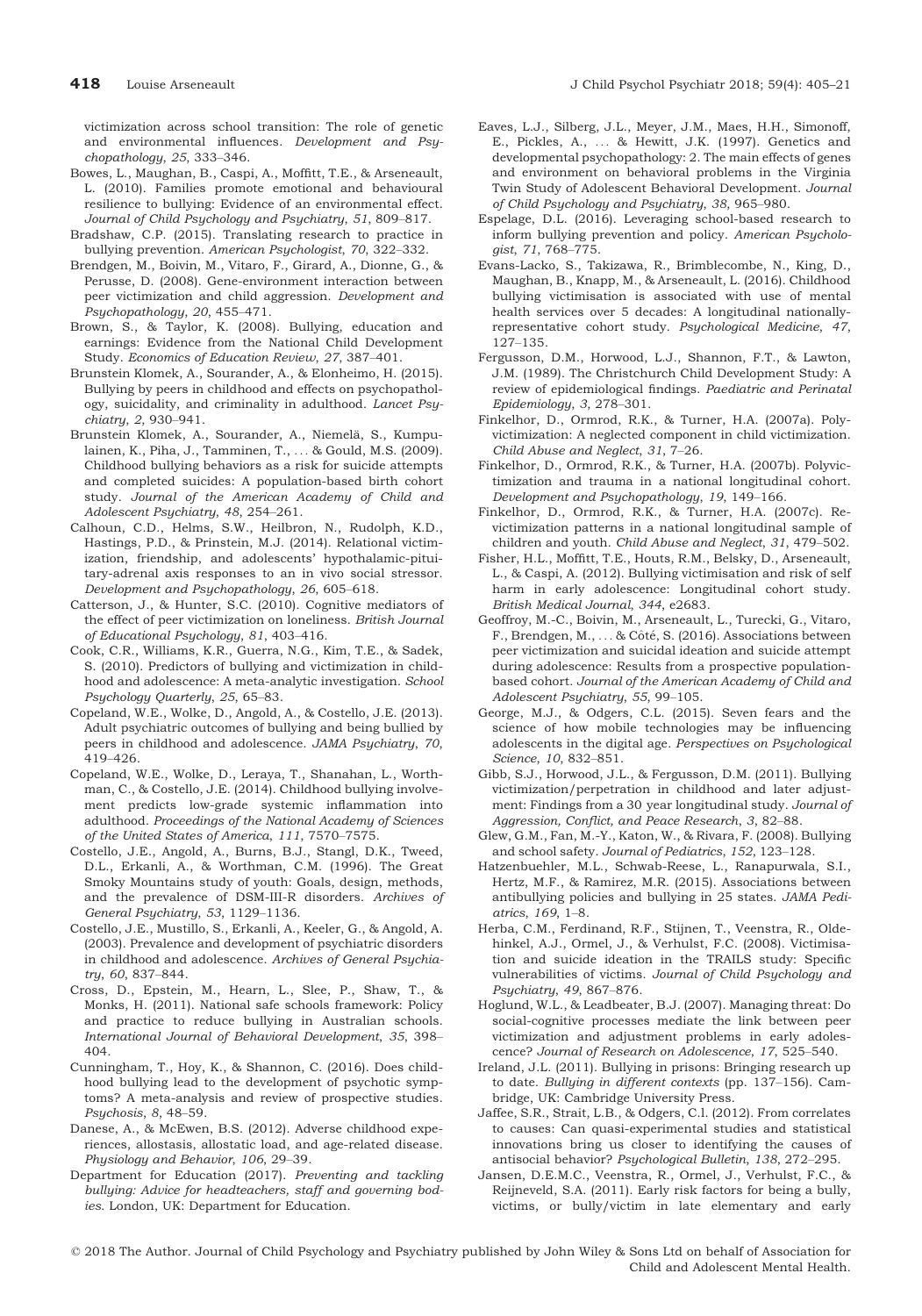secondary education: The longitudinal TRAILS study. BioMed Central Public Health, 11, 1–7.

- Juvonen, J., Graham, S., & Schuster, M.A. (2003). Bullying among young adolescents: The strong, the weak, and the troubled. Pediatrics, 112, 1231–1237.
- Kaltiala-Heino, R., Fröjd, S., & Marttunen, M. (2010). Involvement in bullying and depression in a 2-year follow-up in middle adolescence. European Child and Adolescent Psychiatry, 19, 45–55.
- Kaltiala-Heino, R., Rimpelä, M., Rantanen, P., & Rimpelä, A. (2000). Bullying at school: An indicator of adolescents at risk for mental disorders. Journal of Adolescence, 23, 661–674.
- Kärnä, A., Voeten, M., Little, T.D., Poskiparta, E., Kaljonen, A., & Salmivalli, C. (2011). A large-scale evaluation of the KiVa Antibullying Program: Grades 4-6. Child Development, 82, 311–330.
- Kelleher, I., Keeley, H., Corcoran, P., Ramsay, H., Wasserman, C., Carli, V., ... & Cannon, M. (2013). Childhood trauma and psychosis in a prospective cohort study: Cause, effect, and directionality. American Journal of Psychiatry, 170, 734– 741.
- Kim, Y.S., Leventhal, B.L., Koh, Y.-J., Hubbard, A., & Boyce, T.W. (2006). School bullying and youth violence: Causes or consequences of psychopathologic behavior? Archives of General Psychiatry, 63, 1035–1041.
- Kim-Cohen, J., Caspi, A., Moffitt, T.E., Harrington, H., Milne, B.J., & Poulton, R. (2003). Prior juvenile diagnoses in adults with mental disorder: Developmental follow-back of a prospective-longitudinal cohort. Archives of General Psychiatry, 60, 709–717.
- Leff, S.S., & Waasdorp, T.E. (2013). Effect of aggression and bullying on children and adolescents: Implications for prevention and intervention. Current Psychiatry Reports, 15, 343.
- Lereya, T., Samara, M., & Wolke, D. (2013). Parenting behavior and the risk of becoming a victim and a bully/victim: A metaanalysis study. Child Abuse and Neglect, 37, 1091–1108.
- Lereya, T., Winsper, C., Heron, J., Lewis, G., Gunnell, D., Fisher, H.L., & Wolke, D. (2013). Being bullied during childhood and the prospective pathways to self-harm in late adolescence. Journal of the American Academy of Child and Adolescent Psychiatry, 52, 608–618.
- Lester, L., Dooley, J., Cross, D., & Shaw, T. (2012). Internalising symptoms: An antecedent or precedent in adolescent peer victimization. Australian Journal of Guidance and Counselling, 22, 173–189.
- Livingstone, S., & Smith, P.K. (2014). Research Review: Harms experienced by child users of online and mobile technologies: The nature, prevalence and management of sexual and aggressive risks in the digital age. Journal of Child Psychology and Psychiatry, 55, 635–654.
- Mackie, C.J., Castellanos-Ryan, N., & Conrod, P.J. (2011). Developmental trajectories of psychotic-like experiences across adolescence: Impact of victimization and substance use. Psychological Medicine, 41, 47–58.
- McCrory, E., De Brito, S.A., & Viding, E. (2010). Research Review: The neurobiology and genetics of maltreatment and adversity. Journal of Child Psychology and Psychiatry, 51, 1079–1095.
- McDougall, P., & Vaillancourt, T. (2015). Long-term adult outcomes of peer victimization in childhood and adolescence. American Psychologist, 70, 300–310.
- Moffitt, T.E., & the E-Risk Study Team (2002). Teen-aged mothers in contemporary Britain. Journal of Child Psychology and Psychiatry, 43, 727–742.
- Nansel, T.R., Craig, W., Overpeck, M.F., Saluja, G., Ruan, J.W., & the Health Behaviour in School-aged Children Bullying Analyses Working Group (2004). Cross-national consistency in the relationship between bullying behaviours and psychosocial adjustment. Archives of Pediatrics and Adolescent Medicine, 158, 730–736.
- Nansel, T.R., Overpeck, M., Pilla, R.S., Ruan, J., Simons-Morton, B., & Scheidt, P. (2001). Bullying behaviors among US youth: Prevalence and association with psychosocial adjustment. Journal of the American Medical Association, 285, 2094–2100.
- Niemelä, S., Brunstein-Klomek, A., Sillanmäki, L., Helenius, H., Piha, J., Kumpulainen, K., ... & Sourander, A. (2011). Childhood bullying behaviors at age eight and substance use at age 18 among males: A nationwide prospective study. Addictive Behaviors, 36, 256–260.
- Olweus, D. (1993). Bullying at school: What we know and what we can do. Oxford, UK: Blackwell.
- Olweus, D. (1994). Annotation: Bullying at School: Basic facts and effects of a school based intervention program. Journal of Child Psychology and Psychiatry, 35, 1171–1190.
- Olweus, D. (2013). School bullying: Development and some important challenges. Annual Review of Clinical Psychology, 9, 751–780.
- Ouellet-Morin, I., Danese, A., Bowes, L., Shakoor, S., Ambler, A., Pariante, C., ... & Arseneault, L. (2011). A discordant MZ twin design shows blunted cortisol reactivity among bullied children. Journal of the American Academy of Child and Adolescent Psychiatry, 50, 574–582.
- Ouellet-Morin, I., Odgers, C.L., Danese, A., Bowes, L., Shakoor, S., Papadopoulos, A.S., ... & Arseneault, L. (2011). Blunted cortisol responses to stress signal social and behavioral problems among maltreated/bullied 12-year-old children. Biological Psychiatry, 70, 1016–1023.
- Ouellet-Morin, I., Wong, C.C.Y., Danese, A., Pariante, C.M., Papadopoulos, A.S., Mill, J., & Arseneault, L. (2013). Increased SERT methylation is associated with bullying victimization and blunted cortisol response to stress in childhood: A longitudinal study of discordant MZ twins. Psychological Medicine, 43, 1813–1823.
- Perren, S., Ettekal, I., & Ladd, G. (2013). The impact of peer victimization on later maladjustment: Mediating and moderating effects of hostile and self-blaming attributions. Journal of Child Psychology and Psychiatry, 54, 46–55.
- Power, C., & Elliott, J. (2006). Cohort profile: 1958 British birth cohort (National Child Development Study). International Journal of Epidemiology, 35, 34–41.
- Przybylski, A., & Bowes, L. (2017). Cyberbullying and adolescent well-being in England: A population-based cross-sectional study. Lancet Child & Adolescent Health, 1, 19–26.
- Radford, L., Corral, S., Bradley, C., & Fisher, H.L. (2013). The prevalence and impact of child maltreatment and other types of victimization in the UK: Findings from a population survey of caregivers, children and young people and young adults. Child Abuse and Neglect, 37, 801–813.
- Rudolph, K.D., Troop-Gordon, W., & Granger, D.A. (2011). Individual differences in biological stress responses moderate the contribution of early peer victimization to subsequent depressive symptoms. Psychopharmacology (Berl), 214, 209–219.
- Rutter, M., Pickles, A., Murray, R., & Eaves, L. (2001). Testing hypotheses on specific environmental causal effects on behaviour. Psychological Bulletin, 127, 291–324.
- Salmivalli, C., Kärnä, A., & Poskiparta, E. (2011). Counteracting bullying in Finland: The KiVa program and its effects on different forms of being bullied. International Journal of Behavioral Development, 35, 405–411.
- Salmivalli, C., Kaukiainen, A., & Voeten, M. (2005). Antibullying intervention: Implementation and outcome. British Journal of Educational Psychology, 75, 465–487.
- Schäfer, M., Korn, S., Brodbeck, F.C., Wolke, D., & Schulz, H. (2005). Bullying roles on changing contexts: The stability of victim and bully roles from primary to secondary school. International Journal of Behavioral Development, 29, 323– 335.
- Scholte, R.H.J., Engels, R.C.M.E., Overbeek, G., de Kemp, R.A.T., & Haselager, G.J.T. (2007). Stability in bullying and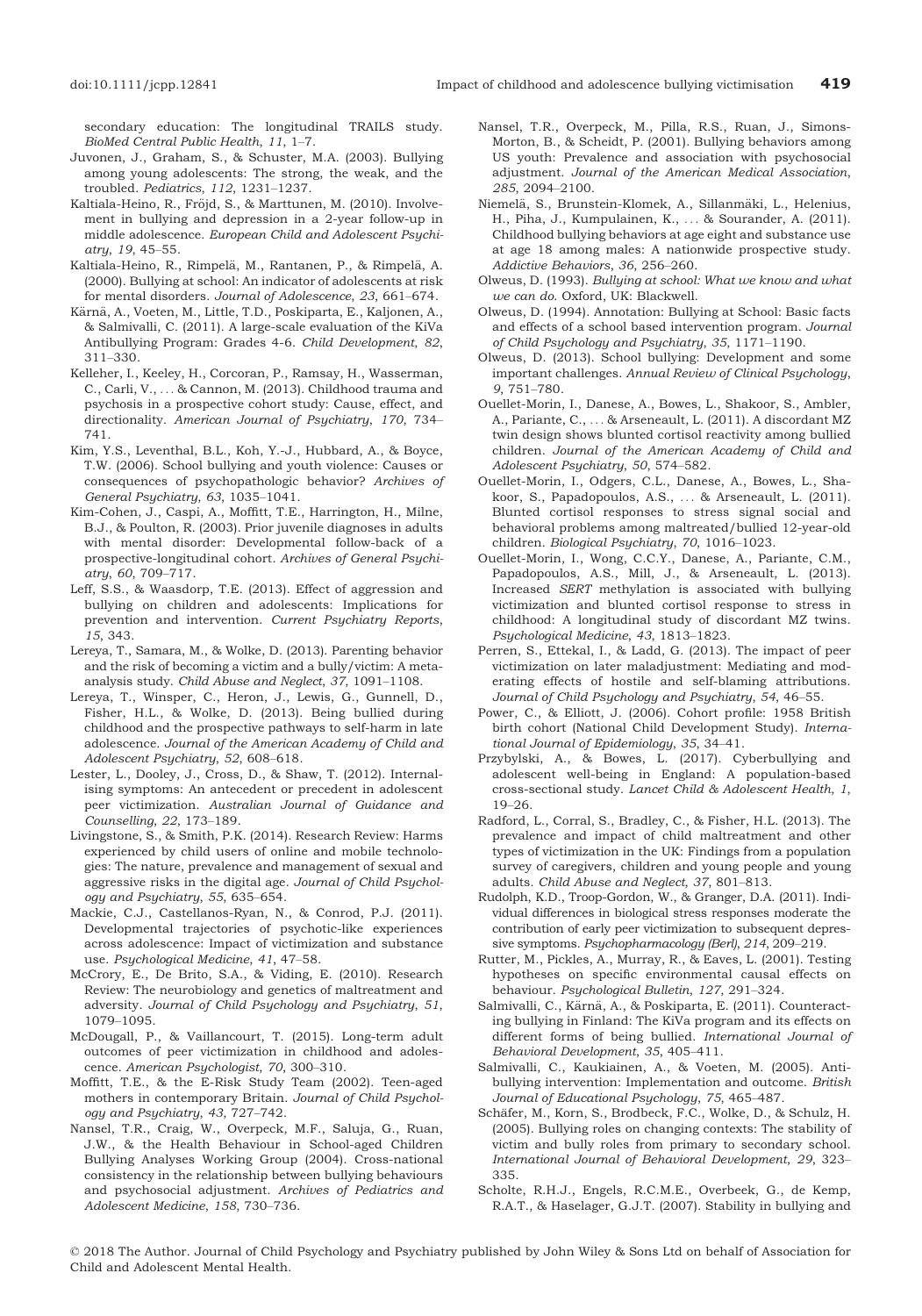victimization and its association with social adjustment in childhood and adolescence. Journal of Abnormal Child Psychology, 35, 217–228.

- Schreier, A., Wolke, D., Thomas, K., Horwood, J., Hollis, C., Gunnell, D., ... & Harrison, G. (2009). Prospective study of peer victimization in childhood and psychotic symptoms in a nonclinical population at age 12 years. Archives of General Psychiatry, 66, 527–536.
- Sibold, J., Edwards, E., Murray-Close, D., & Hudziak, J.J. (2015). Physical activity, sadness, and suicidality in bullied US adolescents. Journal of the American Academy of Child and Adolescent Psychiatry, 54, 808–815.
- Siegel, R.S., La Greca, A.M., & Harrison, H.M. (2009). Peer victimization and social anxiety in adolescents: Prospective and reciprocal relationships. Journal of Youth and Adolescence, 38, 1096–1109.
- Silberg, J.L., Copeland, W., Linker, J., Moore, A.A., Roberson-Nay, R., & York, T.P. (2016). Psychiatric outcomes of bullying victimization: A study of discordant monozygotic twins. Psychological Medicine, 46, 1875–1883.
- Singh, P., & Bussey, K. (2010). Peer victimization and psychological maladjustment: The mediating role of coping selfefficacy. Journal of Research on Adolescence, 21, 420–433.
- Singham, T., Viding, E., Schoeler, T., Arseneault, L., Ronald, A., Cecil, C.M., ... & Pingault, J-B. (2017). Concurrent and longitudinal impact of peer victimisation on mental health: A tale of vulnerability and resilience. JAMA Psychiatry. Advanced online publication. [https://doi.org/10.1001/](https://doi.org/10.1001/jamapsychiatry.2017.2678) [jamapsychiatry.2017.2678](https://doi.org/10.1001/jamapsychiatry.2017.2678).
- Smith, P.K., Mahdavi, J., Carvalho, M., Fisher, S., Russell, S., & Tippett, N. (2008). Cyberbullying: Its nature and impact in secondary school pupils. Journal of Child Psychology and Psychiatry, 49, 376–385.
- Snyder, J., Brooker, M., Patrick, R.M., Snyder, A., Schrepferman, L., & Stoolmiller, M. (2003). Observed peer victimization during early elementary school: Continuity, growth, and relation to risk for child antisocial and depressive behaviour. Child Development, 74, 1881–1898.
- Sourander, A., Brunstein-Klomek, A., Kumpulainen, K., Puustjarvi, A., Elonheimo, H., Ristkari, T., ... & Rönning, J.A. (2011). Bullying at age eight and criminality in adulthood: Findings from the Finnish Nationwide 1981 Birth Cohort Study. Social Psychiatry and Psychiatric Epidemiology, 46, 1211–1219.
- Sourander, A., Gyllenberg, D., Brunstein-Klomek, A., Sillanmaki, L., Ilola, A.-M., & Kumpulainen, K. (2016). Association of bullying behavior at 8 years of age and use of specialized services for psychiatric disorders by 29 years of age. JAMA Psychiatry, 73, 159–165.
- Sourander, A., Helstelä, L., Helenius, H., & Piha, J. (2000). Persistence of bullying from childhood to adolescence – A longitudinal 8-year follow-up study. Child Abuse and Neglect, 24, 873–881.
- Sourander, A., Jensen, P., Rönning, J.A., Elonheimo, H., Niemelä, S., Helenius, H., ... & Almqvist, F. (2007). Childhood bullies and victims and their risk of criminality in late adolescence: The Finnish From a Boy to a Man Study. Archives of Pediatrics and Adolescent Medicine, 161, 546–552.
- Sourander, A., Jensen, P., Rönning, J.A., Niemelä, S., Helenius, H., Sillanmäki, L., ... & Almqvist, F. (2007). What is the early adulthood outcome of boys who bully or are bullied in childhood? The Finnish "From a Boy to a Man" Study. Pediatrics, 120, 397–404.
- Sourander, A., Lempinen, L., & Brunstein Klomek, A. (2016). Changes in mental health, bullying behavior, and service use among eight-year-old children during 24 years. Journal of the American Academy of Child and Adolescent Psychiatry, 55, 717–725.
- Sourander, A., Rönning, J., Brunstein-Klomek, A., Gyllenberg, D., Kumpulainen, K., Niemelä, S., ... & Almqvist, F. (2009). Childhood bullying behaviour and later psychiatric hospital

and psychopharmacologic treatment. Archives of General Psychiatry, 66, 1005–1012.

- Stapinski, L.A., Bowes, L., Wolke, D., Pearson, R.M., Mahedy, L., Button, K.S., ... & Araya, R. (2014). Peer victimization during adolescence and risk for anxiety disroders in adulthood: A prospective cohort study. Depression and Anxiety, 31, 574–582.
- Sugden, K., Arseneault, L., Harrington,H.,Moffitt, T.E.,Williams, B., & Caspi, A. (2010). Serotonin transporter gene moderates the development of emotional problems among children following bullying victimization. Journal of the American Academy of Child and Adolescent Psychiatry, 49, 830–840.
- Takizawa, R., Danese, A., Maughan, B., & Arseneault, L. (2015). Bullying victimization in childhood predicts mid-life risks for cardiovascular disease: A 5-decade birth cohort study. Psychological Medicine, 45, 2705–2715.
- Takizawa, R., Maughan, B., & Arseneault, L. (2014). Adult health outcomes of childhood bullying victimization: Evidence from a 5-decade longitudinal British cohort. American Journal of Psychiatry, 171, 777–784.
- Trouton, A., Spinath, F.M., & Plomin, R. (2002). Twins Early Development Study (TEDS): A multivariate, longitudinal genetic investigation of language, cognition and behavior problems in childhood. Twin Research, 5, 444–448.
- Ttofi, M.M., & Farrington, D.P. (2009a). Bullying prevention programs: The importance of peer intervention, disciplinary methods, and age variations. Journal of Experimental Criminology, 8, 443–462.
- Ttofi, M.M., & Farrington, D.P. (2009b). What works in preventing bullying: Effective elements of anti-bullying programmes. Journal of Aggression, Conflict and Peace Research, 1, 13–24.
- Ttofi, M.M., & Farrington, D.P. (2011). Effectiveness of schoolbased programs to reduce bullying: A systematic and metaanalytic review. Journal of Experimental Criminology, 7, 27–56.
- Turner, M.G., Exum, L.M., Brame, R., & Holt, T.J. (2013). Bullying victimization and adolescent mental health: General and typological effects across sex. Journal of Crime and Justice, 41, 53–59.
- van Geel, M., Vedder, P., & Tanilon, J. (2014). Relationship between peer victimization, cyberbullying, and suicide in children and adolescents: A meta-analysis. JAMA Pediatrics, 168, 435–442.
- van Harmelen, A., Kievit, R.A., Konstantinos, I., Neufeld, S., Jones, P.B., Bullmore, E., ... & Goodyer, I.M. (2017). Adolescent friendships predict later resilient functioning across psychosocial domains in a healthy community cohort. Psychological Medicine, 47, 2312–2322.
- Vaillancourt, T., Duku, E., Decatanzaro, D., Macmillan, H., Muir, C., & Schmidt, L.A. (2008). Variation in hypothalamicpituitary-adrenal axis activity among bullied and nonbullied children. Aggressive Behavior, 34, 294–305.
- Veenstra, R., Lindenberg, S., Oldehinkel, A.J., De Winter, A.F., Verhulst, F.C., & Ormel, J. (2005). Bullying and victimization in elementary schools: A comparison of bullies, victims, bully/victims, and uninvolved preadolescents. Developmental Psychology, 41, 672–682.
- Verlinden, M., Jansen, P.W., Veenstra, R., Jaddoe, V.W.V., Hofman, A., Verhulst, F.C., ... & Tiemeier, H. (2015). Preschool attention-deficit/hyperactivity and oppositional defiant problems as antecedents of school bullying. Journal of the American Academy of Child and Adolescent Psychiatry, 54, 571–579.
- Vitaro, F., Brendgen, M., & Arseneault, L. (2009). The discordant MZ-twin method: One step closer to the Holy Grail. International Journal of Behavioral Development, 33, 376– 382.
- Vreeman, R.C., & Carroll, A.E. (2007). A systematic review of school-based interventions to prevent bullying. Archives of Pediatrics & Adolescent Medicine, 161, 78–88.